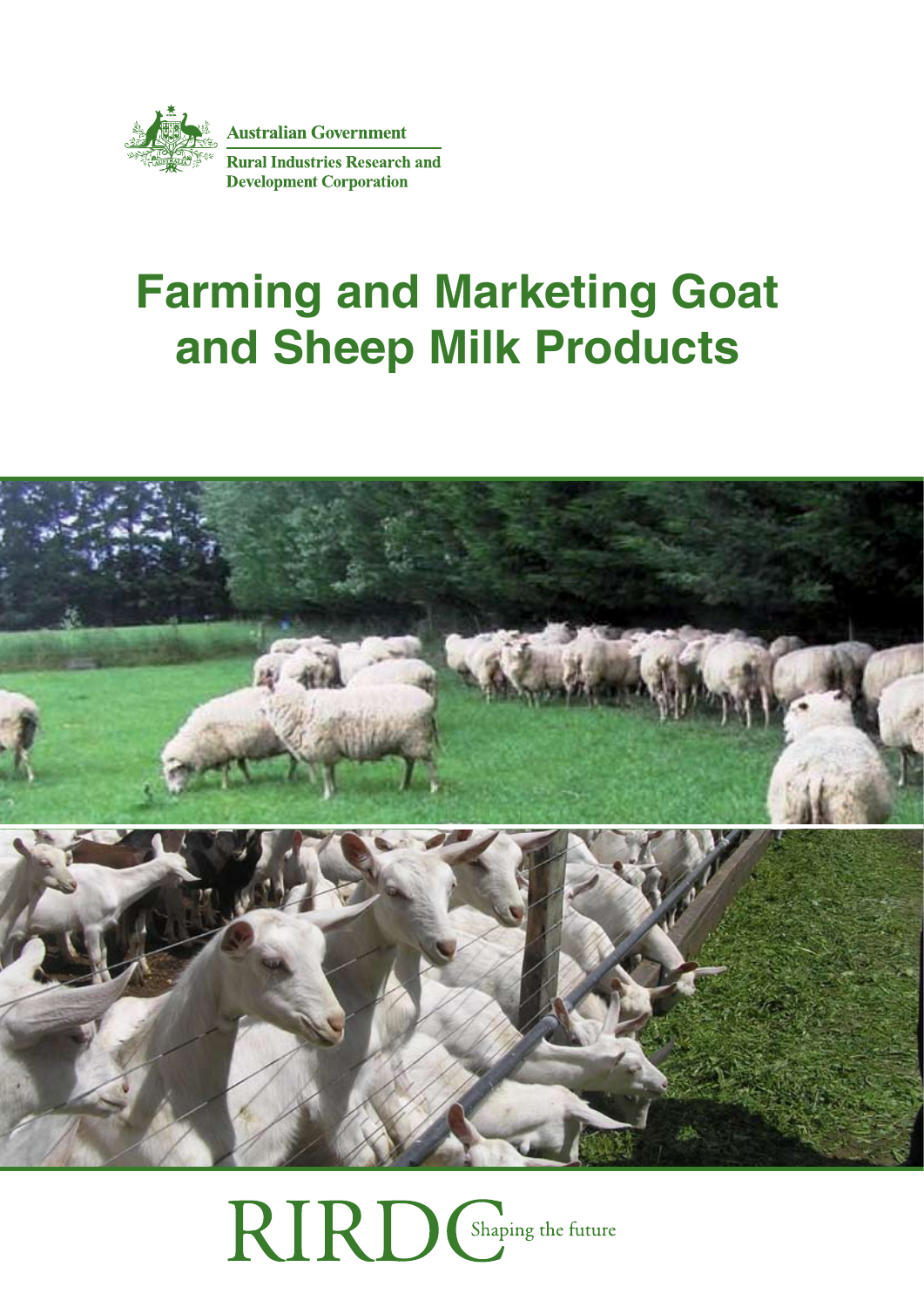

**Australian Government** 

**Rural Industries Research and Development Corporation** 

# **Farming and Marketing Goat and Sheep Milk Products**

by A. K. Stubbs & G. L. Abud

January 2009

RIRDC Publication No 08/207 RIRDC Project No PRJ-000724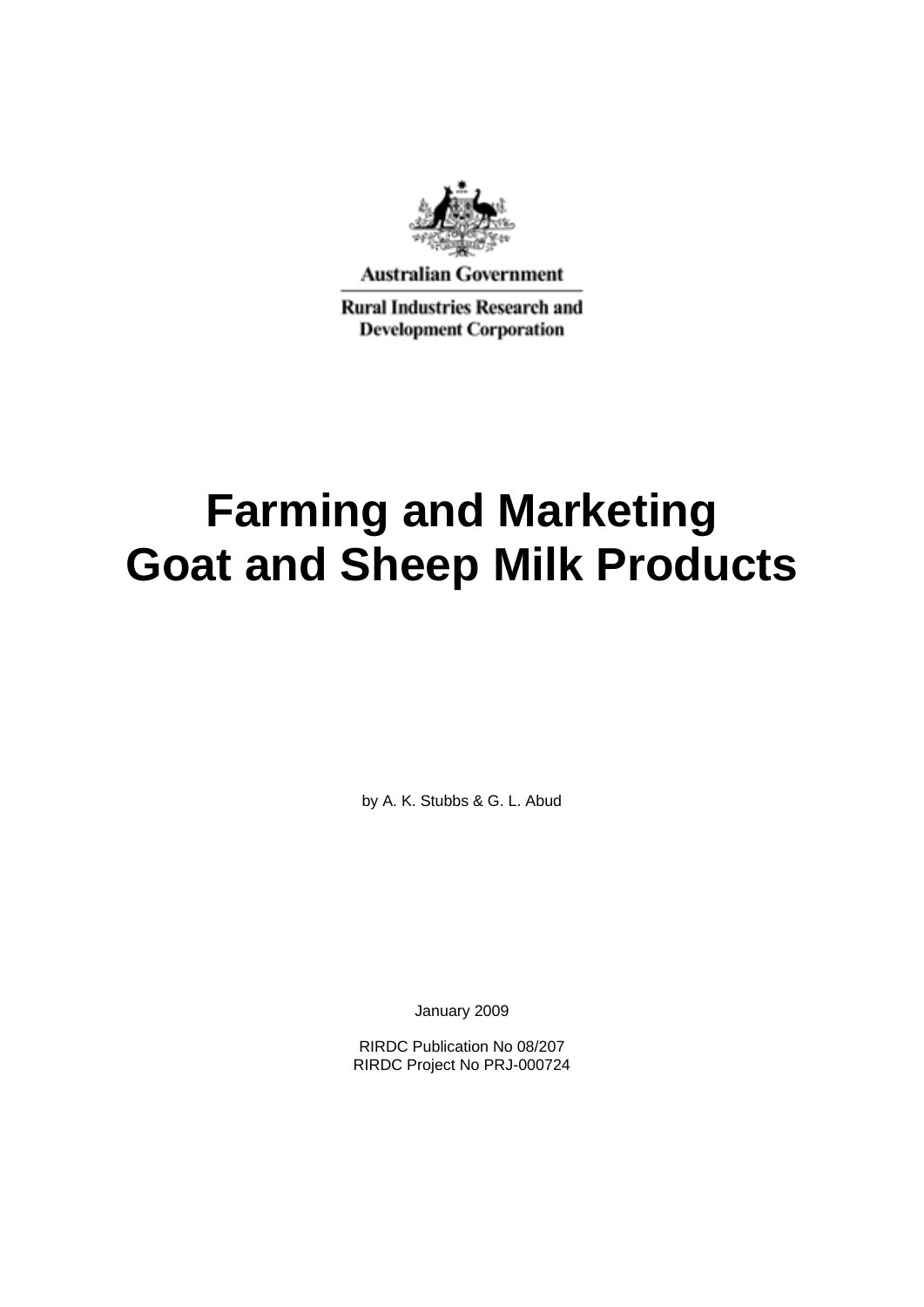© 2009 Rural Industries Research and Development Corporation. All rights reserved.

ISBN 1 74151 796 6 ISSN 1440-6845

#### *Farming and Marketing Goat and Sheep Milk Products*

*Publication No.08/207*  Project No. PRJ-000724

The information contained in this publication is intended for general use to assist public knowledge and discussion and to help improve the development of sustainable regions. You must not rely on any information contained in this publication without taking specialist advice relevant to your particular circumstances.

While reasonable care has been taken in preparing this publication to ensure that information is true and correct, the Commonwealth of Australia gives no assurance as to the accuracy of any information in this publication.

The Commonwealth of Australia, the Rural Industries Research and Development Corporation (RIRDC), the authors or contributors expressly disclaim, to the maximum extent permitted by law, all responsibility and liability to any person, arising directly or indirectly from any act or omission, or for any consequences of any such act or omission, made in reliance on the contents of this publication, whether or not caused by any negligence on the part of the Commonwealth of Australia, RIRDC, the authors or contributors.

The Commonwealth of Australia does not necessarily endorse the views in this publication.

This publication is copyright. Apart from any use as permitted under the *Copyright Act 1968*, all other rights are reserved. However, wide dissemination is encouraged. Requests and inquiries concerning reproduction and rights should be addressed to the RIRDC Publications Manager on phone 02 6271 4165.

#### **Researcher Contact Details**

Mr Arthur Stubbs Managing Director, Primary Tasks Pty Ltd PO Box 661, Greensborough, Vic, 3088 Phone: 03 9844 1135 Fax: 03 9844 4554 Email: akstubbs@optusnet.com.au

Ms Gaille Abud Researcher 395 Flat Rock Road, Hurstbridge, Vic, 3099 03 9718 2041 03 9718 2041 g.abud@bigpond.net.au

In submitting this report, the researcher has agreed to RIRDC publishing this material in its edited form.

#### **RIRDC Contact Details**

Rural Industries Research and Development Corporation Level 2, 15 National Circuit BARTON ACT 2600 PO Box 4776 KINGSTON ACT 2604

Phone: 02 6271 4100 Fax: 02 6271 4199 Email: rirdc@rirdc.gov.au. Web: http://www.rirdc.gov.au

Published in January 2009 Printed by Union Offset Printing, Canberra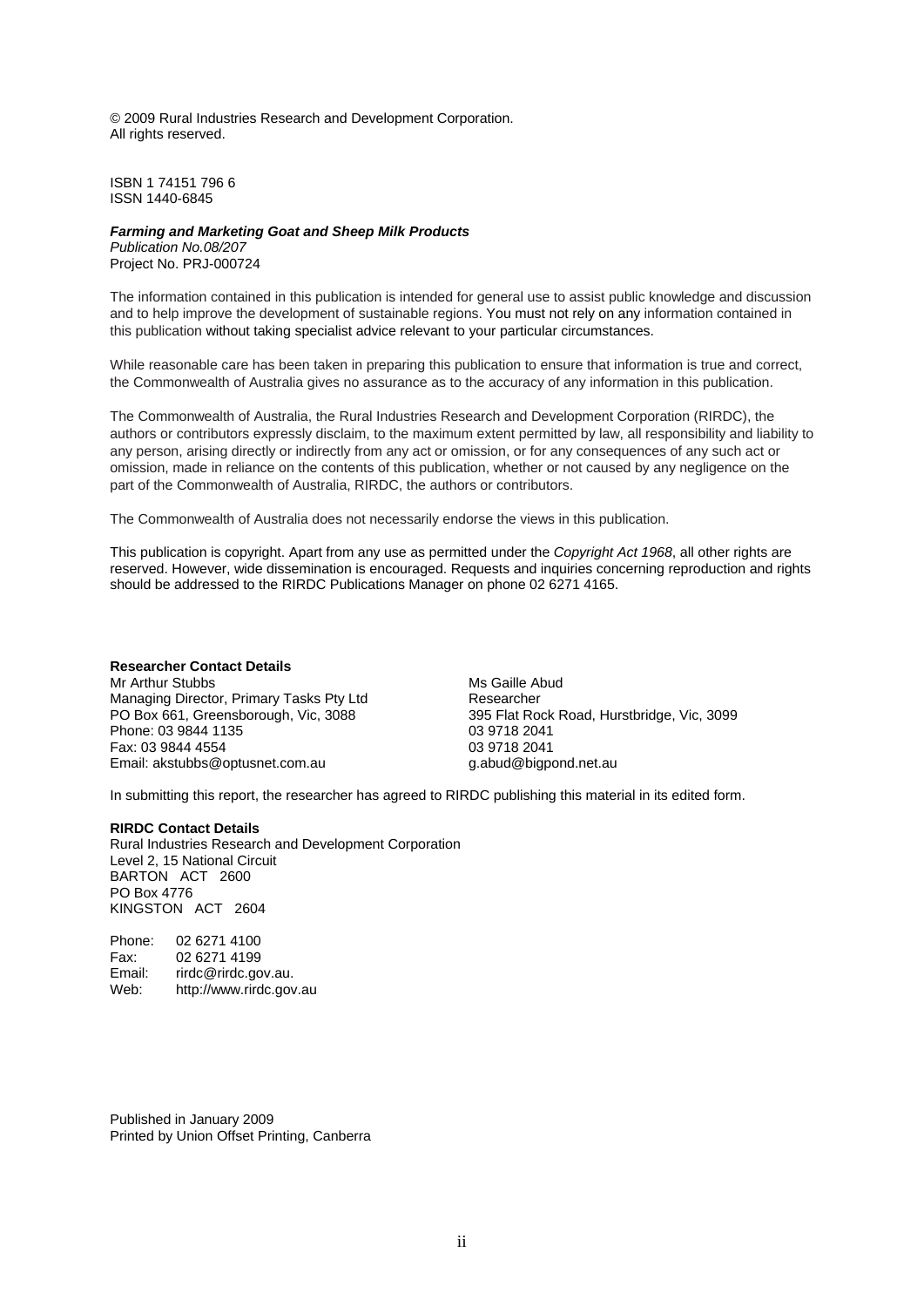### <span id="page-3-0"></span>**Foreword**

The aims of this project were to define market requirements and to promote farming and manufacturing practices which best match product demand in the goat and sheep milk industries.

The dairy goat and dairy sheep industries in Australia that have grown steadily, particularly in the last decade, from small scale, often unstable, cottage type enterprises to increasingly organised and market oriented businesses. This growth has been led by increasing demand for specialist cheeses similar to European styles.

These industries are still at a stage where the supply/demand inequalities that occur, particularly in milk supply, underline the necessity for efficiency of production from farm to market, and in particular gearing of production to market demand.

Several recent RIRDC projects have investigated various aspects of farm productivity, product options and marketing in the dairy goat and sheep industries. These projects have amassed a wealth of information. Although considerable progress has been made through these research efforts, each project has recommended that more work is needed on various aspects of farming and marketing goat and sheep milk products. Generally speaking, the results will be applicable to each industry.

By combining and building on this library of past knowledge, and in collaboration with industry manufacturing and marketing bodies, this project gives a guide to the best practices, from farm to market, for increased consumer acceptance and viability of these new animal industries. This will have a positive impact on many rural communities across Australia.

This project was funded from RIRDC Core Funds which are provided by the Australian Government.

This report, an addition to RIRDC's diverse range of over 1800 research publications, forms part of our New Animal Products R&D program, which aims to accelerate the development of viable new animal industries.

Most of our publications are available for viewing, downloading or purchasing online through our website:

- downloads at [www.rirdc.gov.au/fullreports/index.html](http://www.rirdc.gov.au/fullreports/index.html)
- purchases at [www.rirdc.gov.au/eshop](http://www.rirdc.gov.au/eshop)

**Peter O'Brien**  Managing Director Rural Industries Research and Development Corporation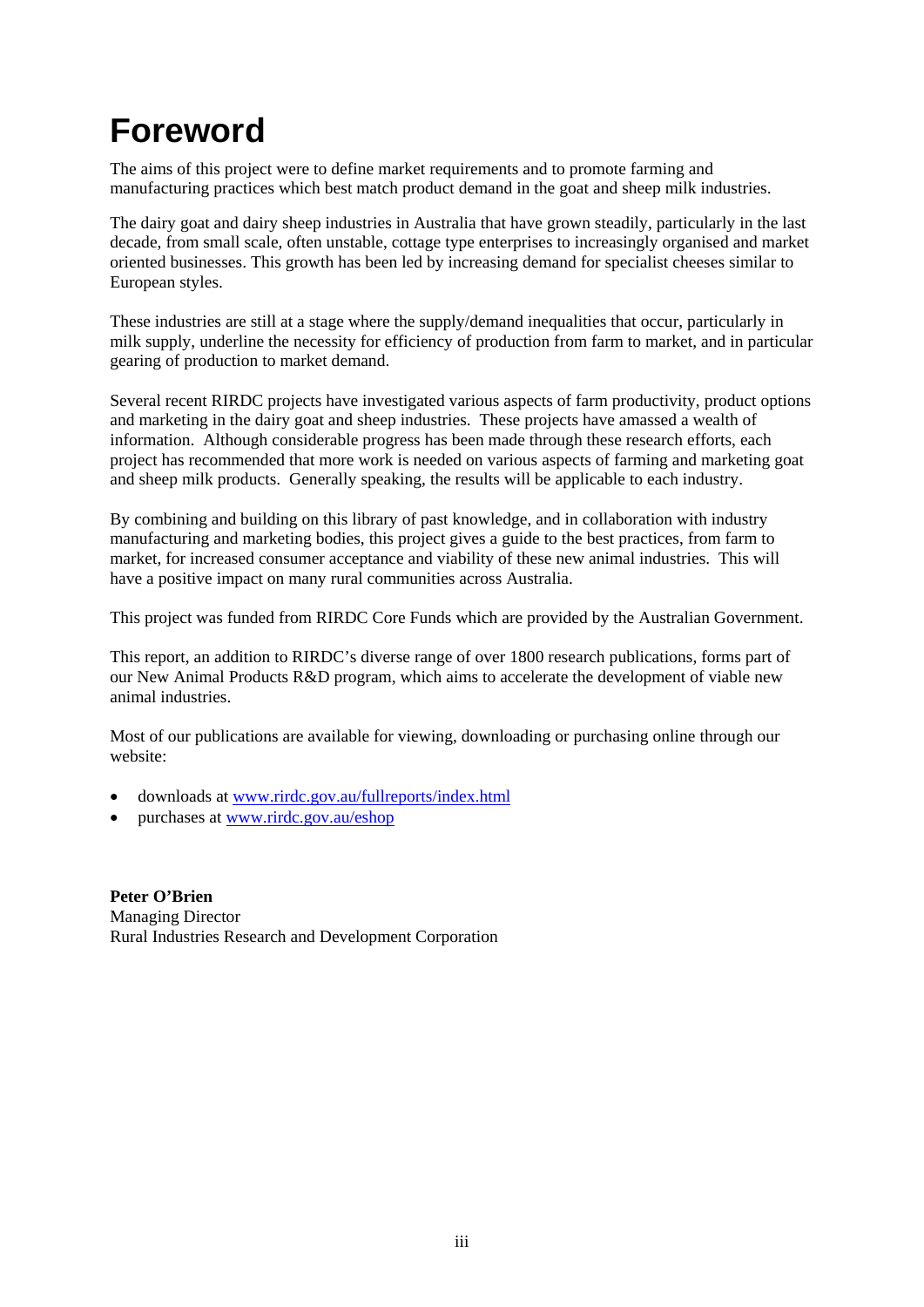# <span id="page-4-0"></span>**Acknowledgments**

Once again, the guidance, encouragement and counsel of Dr Peter McInnes, Research Manager, for this project is gratefully acknowledged. His continued support for ongoing work to develop the dairy goat and sheep industries in Australia is not well known but is vital to the future prosperity of industry stakeholders.

Many industry people, including producers, processors and marketers, and previous researchers contributed to the information gained and conclusions printed on the following pages. Without their willing co-operation and thoughtful insights the project would not have achieved much.

As was found in 1998, the New Zealand farmers and processors visited were very forthcoming in their discussions and helped provide useful comparisons and valuable lessons for Australian industries.

### **Abbreviations**

ANZ – Australia New Zealand AQIS – Australian Quarantine Inspection Service ASCA – Australian Specialist Cheesemakers' Association BJD – Bovine Johnes Disease CAE – Caprine Arthritis Encephalitis DA – Dairy Australia DFSV – Dairy Food Safety Victoria MAF – Ministry of Agriculture & Fisheries (NZ) NZDFSA – New Zealand Dairy Food Safety Authority OJD – Ovine Johnes Disease QA – Quality Assurance SCC – Somatic Cell Count UHT – Ultra Heat Treatment

## **About the Authors**

**Arthur Stubbs** (B.Agr.Sc.) is currently Managing Director of Primary Tasks Pty Ltd, Agricultural Consultancy, and formerly held positions with the Victorian Department of Agriculture, ICI Australia, and the Herd Improvement Organisation. He has a strong background in genetic improvement and animal production with recent experience in rural industry analysis and development.

**Gaille Abud** (B.A.) has had a long association with the Dairy Goat Society of Australia, Victorian Branch. She has extensive knowledge and experience of the dairy goat industry, dairy goat farming, animal health, and manufacture and marketing of dairy goat products.

Both authors were engaged in the previous RIRDC project on this general subject, "Dairy Goat Farming Practices for Specialty Cheese and Other Products", available as RIRDC Publication No 03/057.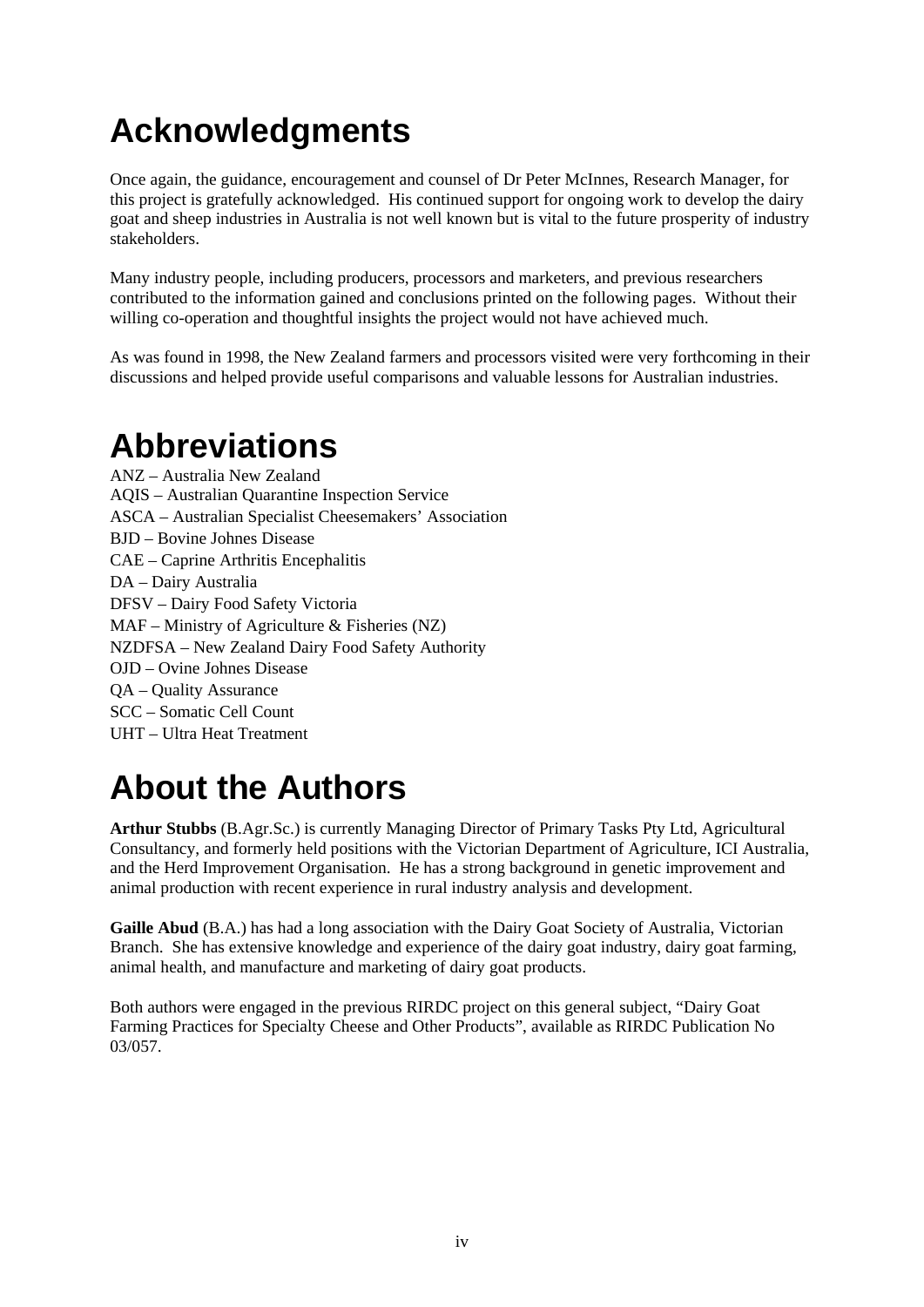# **Contents**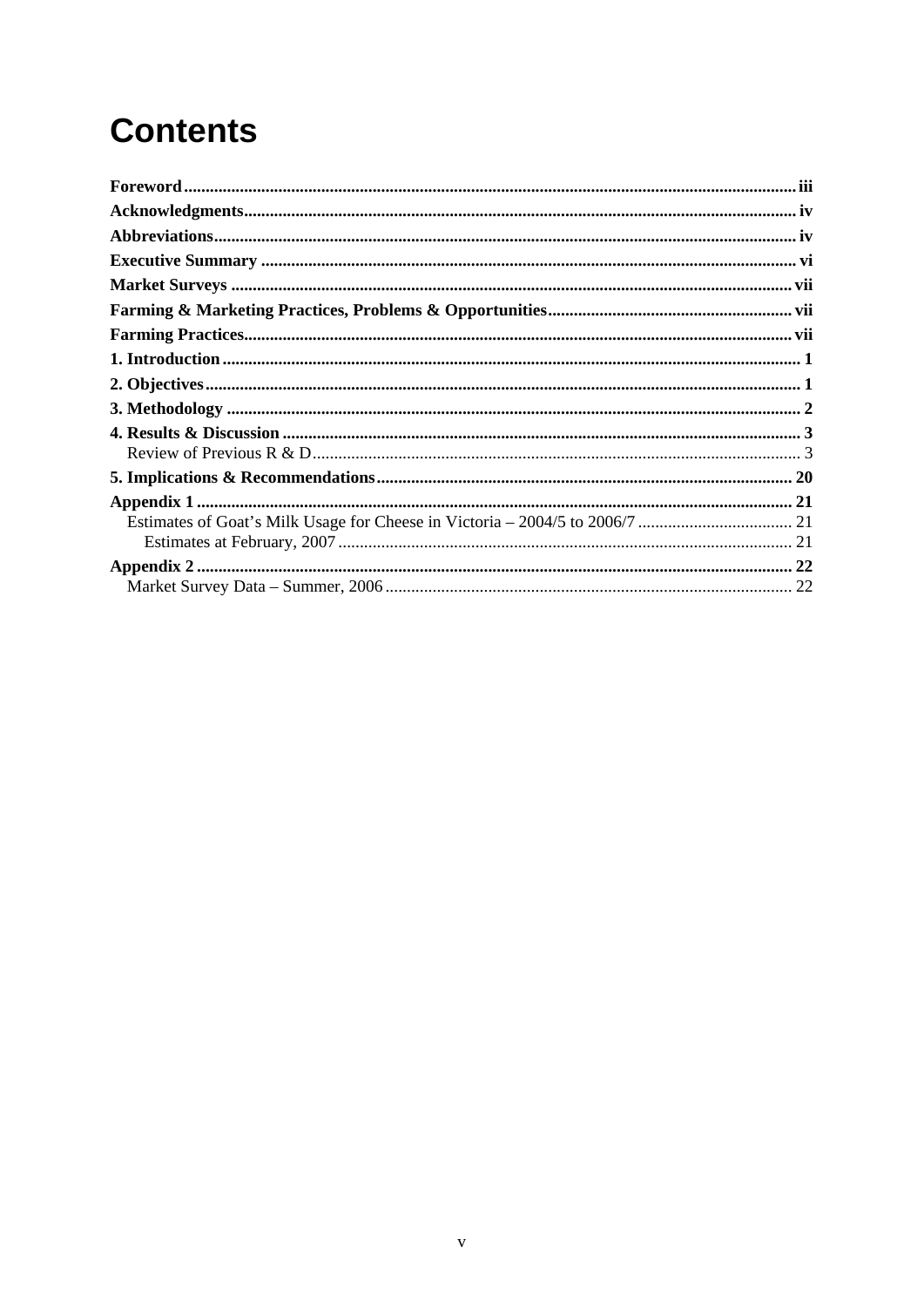# <span id="page-6-0"></span>**Executive Summary**

### **About the Report**

This report summarises the current status of the dairy goat and sheep industries in Australia. It includes a synopsis of present research knowledge relevant to farming practices and market opportunities, collection of information on contemporary farming methods and product demand, and production of farm business management manuals relevant to the two industries.

The main importance of this research is that the report and the manuals will be up to date technical and economic guides for current and prospective industry participants and will assist the industries to grow sustainably and profitably in the future.

### **Target of the Report**

The report and the manuals are for the particular information of current and potential industry stakeholders, including producers, processors, marketers, researchers, industry organisations and government agencies.

#### **Background**

Several recent RIRDC projects have investigated various aspects of farm productivity, product options and marketing in the dairy goat and sheep industries.

These projects have amassed a wealth of information, albeit in different formats, some of which is now non-current. Although considerable progress has been made through these research efforts, each project has recommended that more work is needed on various aspects of farming and marketing goat and sheep milk products. Generally speaking, the results will be applicable to each industry.

**Aims/Objectives**<br>The overall aim of the project was to identify the best current and future prospects for goat and sheep milk products relative to market trends and industry supply capacity. A specific objective was to increase the productivity and profitability in the goat and sheep milk industries by defining market requirements and promotion of best farming and manufacturing practices to match product demand. The project was also aimed to identify current best practices in breeding, feeding and management on farms. This, together with optimum approaches for storage and transport of milk and milk processing, will achieve guidelines for more efficient and profitable production for all sectors of the industry.

### **Methods**

Desk top research was conducted to examine and compile all current information relevant to the objective.

Consultation then occurred with previous researchers, producers and manufacturers throughout Australia, industry bodies such as The Australian Specialist Cheesemakers Association (ASCA), and interested government agencies about industry potential and methods of obtaining the project objectives.

Sample market surveys, involving consumers, retailers, distributors and manufacturers, and focussing on selected urban areas, were conducted during the project, specifically related to goat and sheep milk product demand, preferences and knowledge.

The technical dairy goat farm management manual developed in Project PTP-11A was updated and a separate manual was produced to cater for dairy sheep farming following consultation with producers and others during regional visits.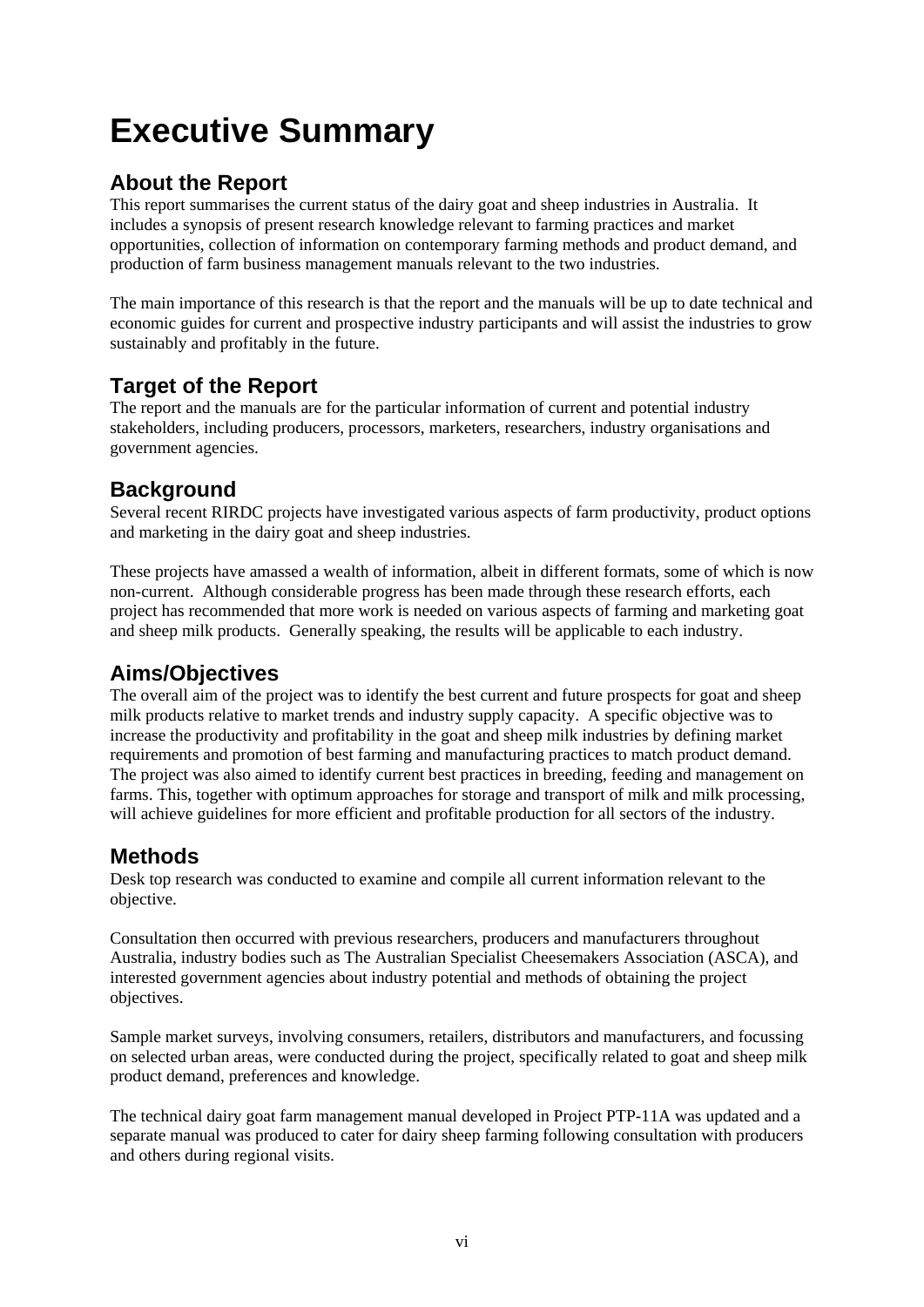<span id="page-7-0"></span>A study tour to New Zealand was made to examine the current state of the dairy goat and sheep industries in that country in comparison with Australia, a similar exercise to that conducted in 1998 on the dairy goat industry.

### **Results/Key Findings**

#### **Australian Situation**

- There are about 65 commercial dairy goat farms, carrying close to 12,000 goats, and 15 factories processing goat milk in Australia. Nearly one third of the goat farms process their own milk but range considerably in size from farmhouse operations to relatively large processors.
- Total production of milk is now about 6 million litres per annum of which around 60% goes into cheese production, 35% sold as whole milk, and the balance increasingly to powder. Total value of production is about \$30 million.
- Victoria accounts for 30% of production, Queensland about 25%, Tasmania about 15%, whilst South Australia, New South Wales and Western Australia produce about 15%, 10% and 5% respectively of the total.
- The domestic market is growing steadily, particularly for specialty cheese, and domestic production is capturing an increasing share of this market from imported cheeses. Export activity is also growing.
- Eight commercial dairy sheep farms, carrying an estimated 4000 sheep, currently produce on a regular basis, two each in South Australia, Tasmania and Western Australia, and one each in Victoria and Queensland. All but one producer processes their own product, more than half the output being yoghurt and the balance made into cheese
- Total production is estimated at about 500,000 litres per annum, about 40% of which is in Victoria. South Australia and Tasmania produce most of the balance. Total value of production is close to \$4 million. Yoghurt sales are steady however there is increasing interest in locally produced sheep cheese.

#### **Market Surveys**

Results were very encouraging for Australian stakeholders in that local products were more than holding their own with imported alternatives, even at a slightly higher price. Display and presentation of Australian cheeses, milk and yoghurt was generally very attractive to consumers. The range of Australian goat cheese available is quite extensive, much more so than sheep cheese.

Goat milk and sheep yoghurt, although representing only a fraction of the cheese market, are in steady demand. Organic/biodynamic product sales were reported as slow or small by all retailers questioned.

#### **Farming & Marketing Practices, Problems & Opportunities Farming Practices**

- Specialised dairy goat breeds are readily available, much more so than for dairy sheep which rely on crosses of prime lamb breeds with a limited source of milking sheep breeds from the northern hemisphere. Many producers strive to improve the genetic merit of their dairy animals through production recording and selection however there are no industry wide herd or flock improvement programs
- Year round milk production is more often seen in dairy sheep flocks through periodic mating during the year whereas seasonal production tends to be the norm in dairy goat herds, leading to supply shortages during the cooler months.
- Most farms use some pasture but the degree of management of this is very variable, some is simply rangeland, much is set stocking and some is highly managed rotational grazing. Many farms are not in the most productive country. Housing of stock with little or no grazing is increasing, more so with dairy goats, however the economics of this practice is highly dependent on milk prices
- The incidence of health issues are higher with dairy animals than for extensively grazed and managed stock and are a constant concern for producers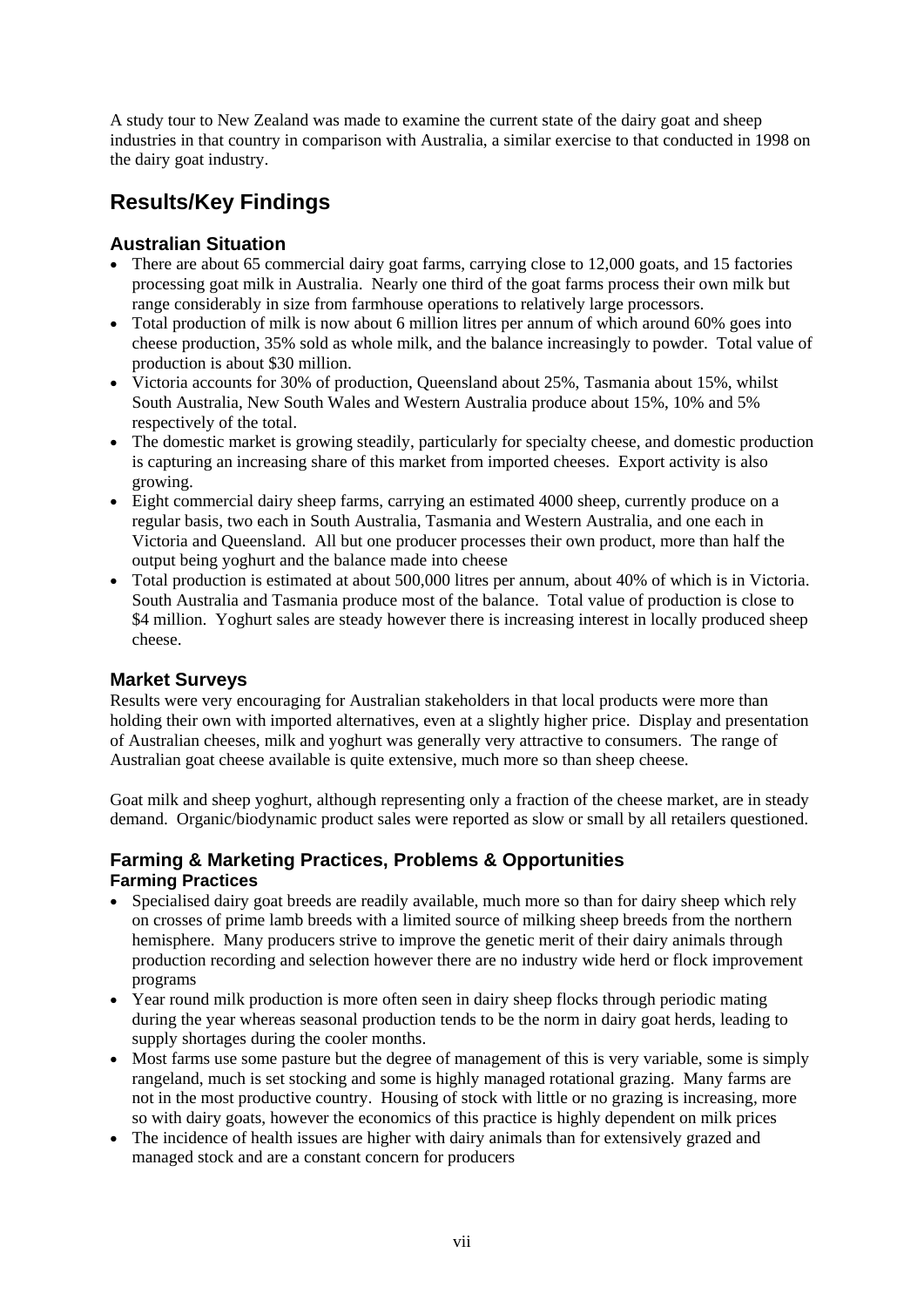• Veterinary information and interest is unfortunately lacking for dairy goats and sheep and the recommendations for use of drugs have little relevance to milking animals.

#### **Marketing Practices**

- The range of marketing practices is from one end of the spectrum to the other, due in part to the enormous range in size of enterprises which often reflects the attitude of producers to their business, be it a modest farm shop operation or a vertically integrated business from farm to market
- Marketing procedures and channels are also influenced by the market sector being targeted, which includes organic products, and the outlets such as farm shops, farmers markets, health food stores, specialty food delicatessens, food service businesses and supermarkets.
- Individual producers either do their own processing, marketing and distribution, engage distributors or have arrangements with retailers, or a combination of all these approaches. There is a mix of price setters and price takers.

#### **Problems**

- There is a general lack of targeted, tested information in most areas. Distance and time constraints also limit information sharing between producers.
- Many enterprises are too small to be viable (as stand-alone entity) and producers do not always have realistic information or expectations.
- Flocks and herds are often located in areas that are less productive than established dairying areas.
- Milk supply issues cause problems with processing and markets. Seasonal production makes flock or herd management easier and provides time off.
- Out of season breeding has technical problems as well as management and workload problems.
- Health issues (viability) is a threat especially of kids and lambs, but also does.
- Generally veterinary knowledge is poor and interest from vets may be low.
- Distance from markets is a constraint especially for smaller producers whose relative costs are high due to lower volumes.
- Quality stock are hard to find.
- Milk quality and milk residue issues are only partially addressed.
- Regulatory changes and increasing compliance costs place greater pressures on producers
- Difficulties occur in placing small quantities of product.
- Lack of year round supply is a constraint identified by processors and distributors.

#### **Opportunities**

- Both are growing industries and past the very early unpredictable stage. They are part of a developed world interest in specialty and 'healthy' food.
- There is unmet demand for milk, both liquid and for manufacturing, over many years
- Opportunities are available for farmers especially dairy farmers looking to diversify or change
- Plant is presently available secondhand from dairy farms.
- Information from the dairy sector is helpful although it has been noted by several producers that goats and sheep are much more difficult than cows.
- "Sea Change"- lifestyle opportunities exist.
- For innovative enterprises there are opportunities: gourmet products, regional partnerships in this, links to tourist type ventures and parallel activities, eg café/restaurant, cheesemaking classes, farmstay. There are also opportunities to developing one to one relationships in marketing, eg farmers markets; lifestyle choice.

#### **New Zealand Situation**

A visit to New Zealand occurred in late 2006 to examine the current state of the dairy goat and sheep industries in comparison to Australia.

The dairy goat industry was found to be in very good and stable shape, mainly due to the export activities of the New Zealand Dairy Goat Co-op. The number of farms was estimated at about 90 and total goat numbers around 27,000 with a total production of 15 million litres, more than double the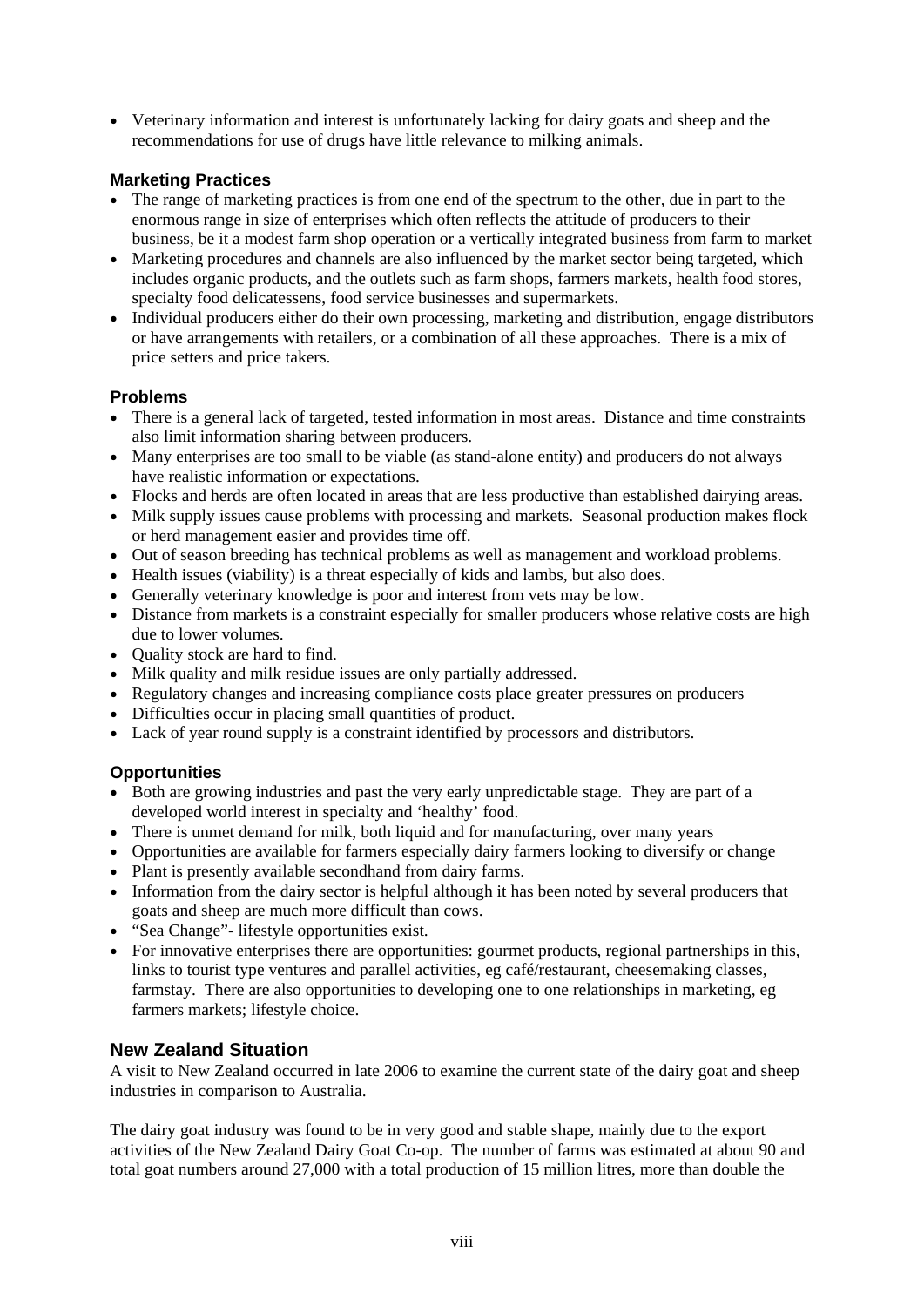size of Australia's industry. The success of the Co-op. shows the benefits of a co-ordinated industry approach. Farming practices were generally a little more advanced than in Australia with a predominance of housing and zero grazing of stock.

The dairy sheep industry was similar in total size to that in Australia with similar farming and marketing practices in general, except for one large producer. Access to imported breeds in the 1990's has given New Zealand dairy sheep producers an edge in production levels per animal. The industry is at about the same stage as in Australia but will be more heavily reliant on exports for growth.

### **Implications**

- Both the dairy goat and dairy sheep industry in Australia are in a generally healthy state, growing steadily and with considerable apparent potential for current participants and for newcomers. As with any relatively small industry however, growth rate must be prudently managed to avoid the boom and bust cycle that can so easily occur.
- The importance of experience and expertise in either dairy goat or dairy sheep farming cannot be overestimated.
- Critical mass of the industry is important and is needed for stability. Size is important for the sheer volume needed for effective marketing to satisfy a developing market demand for product, for economies of production runs, and also for the cushioning effect of being able to plan production according to supply to a greater extent.
- Smaller farms have may have difficulties in supply and have less ability to economically manage farms and deliver milk. Many costs are the same for large and small quantities of production and the trend for fewer but larger farms appears to confirm this. Some herds are now milking more than 1000 does or sheep.
- Some synchronicity of development is beneficial to an industry. The early New Zealand goat coops had problems when supply of milk outstripped demand. In Australia, cheesemakers and farms have kept pace to a greater extent with much less pain to both.
- Location of the industries in suitable dairy type country which has dairy industry knowledge and facilities would be helpful. This is not so apparent in sheep dairying at this point.
- Co-operation within the sector/s is likely to occur for pragmatic reasons. Milk in New Zealand is traded across organisation boundaries according to the need.
- Very large integrated enterprises may be able to manage milk production, processing and marketing in-house.
- In the absence of such enterprises, a high degree of industry co-operation/structure may be needed. In New Zealand the Dairy Goat Co-op, which deals in long life products, fills this role. In Australia, where farms tend to each have their own single outlet, the potential for industry cooperation at farm level is less convincing at this stage of industry development. The development of long life products with centralised processing could change this with more immediate common interest on the part of farmers.
- Dairy goat breed societies in both countries offer some opportunities for contacts with others, both in and out of the commercial sector, and overseas.
- For processors, industry co-ordination may offer Australia advantages in marketing co-operation and branding as the wine industry has shown. Australian Specialist Cheesemakers' Association (ASCA) has been important in product promotion and lobbying.
- Housing of dairy goats may provide a positive benefit and cost ratio as long as price sensitivities allow.
- Breeding, feeding and management of dairy sheep in Australia appears to be satisfactory and is generally similar to New Zealand practices.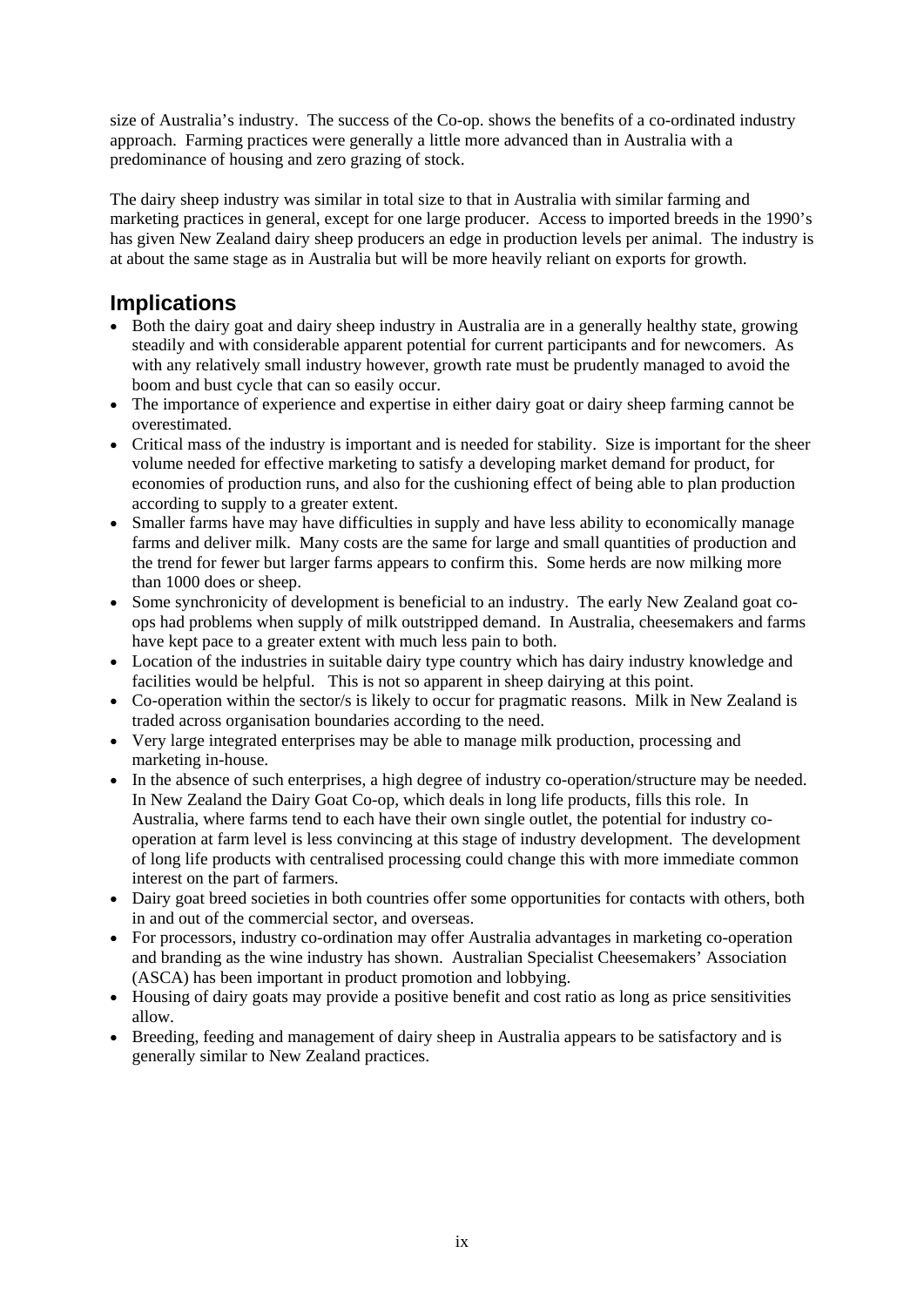### **Recommendations**

- Research and development must be continued into most aspects of farming practices for dairy goats and sheep as these enterprises have essential differences to conventional dairy cow farming. Important areas for investigation include breeding systems for uniform annual production, economical feeding regimes maximising the use of farm grown feed, milking management for longer lactation periods and higher production levels, effects of milk quality on product yield and quality, and animal health issues, particularly optimum methods for use of drugs and chemicals.
- Industry wide genetic improvement schemes are needed to replace the individual herd or flock programs which some, but not all, producers practise. Ideally these schemes will source superior genetic material from overseas, particularly for dairy sheep.
- Industry co-ordination, through producer and processor representative bodies as exists in the dairy cow industry, and which was attempted previously in the dairy goat industry, must be pursued instead of the ad hoc liaison that exists at the moment. This can yield benefits from industry and product publicity, monitoring industry changes, surveying market preferences, exploration of export opportunities, and negotiation with government agencies.
- Greater encouragement and assistance for these niche industries must be provided by all levels of government rather than the degree of over regulation or policing that currently applies together with fees that are inequitable for smaller enterprises.
- The industries should be reviewed again within the next decade to measure changes that have occurred and to identify optimum production, processing and marketing practices that have been developed and can be promoted to all stakeholders.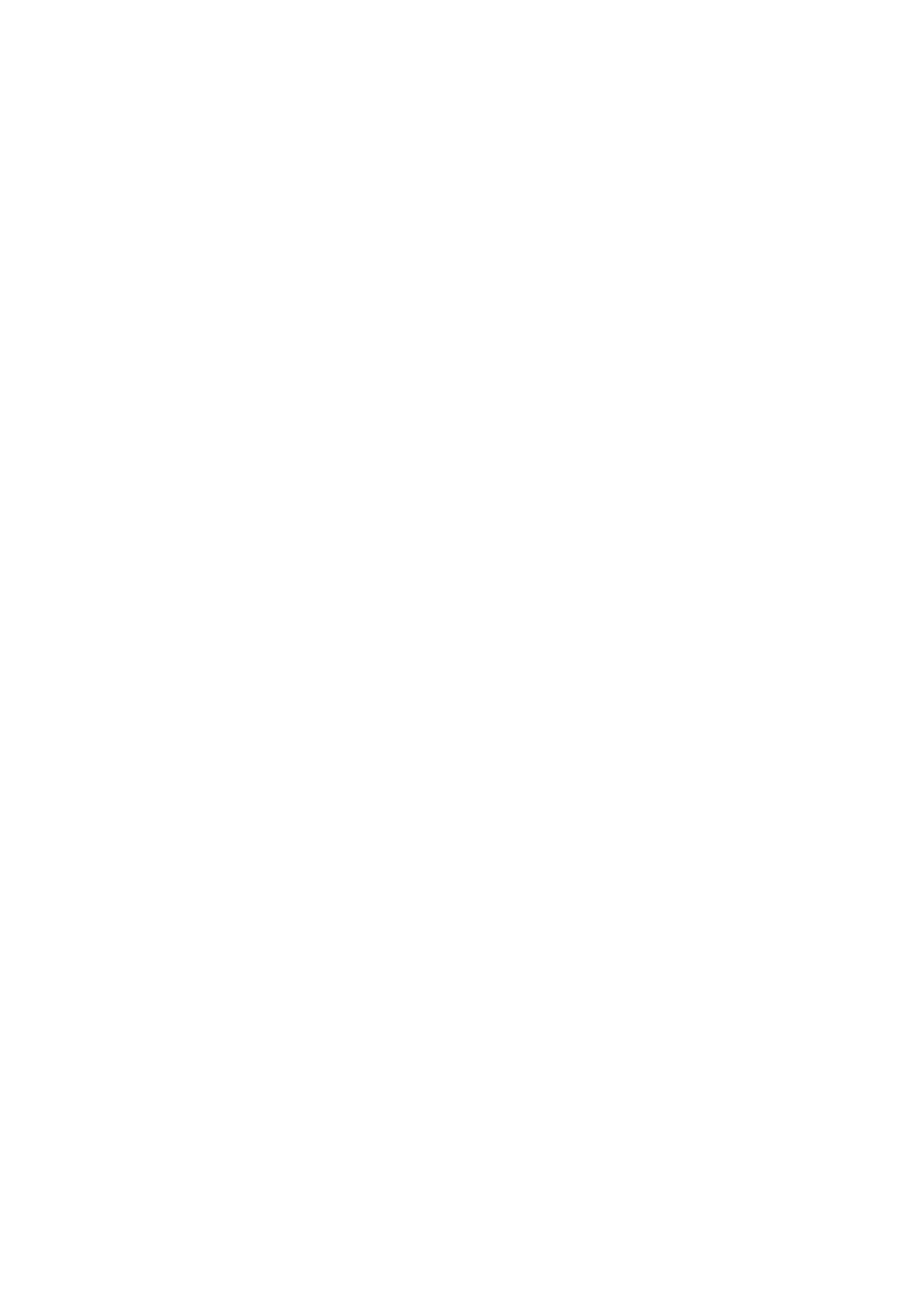# <span id="page-12-0"></span>**1. Introduction**

Several recent RIRDC projects have investigated various aspects of farm productivity, product options and marketing in the dairy goat and sheep industries.

For dairy goats, Project DGS-1A led the way in demonstrating the value of pastures in nutrition. Projects PTP-8A & 11A followed by defining optimum low cost farming practices based on pasture grazing for regular supply of milk for cheesemaking. These projects also initiated farm and market surveys, developed a farm management manual and a prototype computer system, studied dairy goat industries in other countries, and promoted development through creation of an industry organisation.

Projects UMO-18A & 24A showed that successful year round kidding, and consequently a more even milk supply pattern, could be achieved by use of synthetic substances and light variation to manipulate goats' natural breeding behaviour. Project DAV-172A revealed export opportunities in Asia for goat milk powder, cheese and UHT milk.

For dairy sheep, Projects AWA-2A and CCH-1A have demonstrated successful, commercial scale farm management and breeding procedures aimed at cheese production and investigated the potential for sheep milk powder. Projects UWA-23A and UWA-44A compared breeds of dairy sheep and tested acceptance of specialist cheeses and icecreams made from sheep milk. Project UWA-66A further investigated the benefits of various sheep genotypes and influencing sheep milk composition, the latter being continued in Project UWA-84A which also examines correlations between temperament and ease of milking.

Project DRL-1A investigated genetic improvement options for both dairy goats and sheep, based on European experience in these industries, and recommended workable systems for Australia. Project UMO-35A is also aimed at improving the rate of genetic improvement in dairy sheep by identifying parameters for production recording and management strategies.

These projects have amassed a wealth of information, albeit in different formats, some of which is now non-current. Although considerable progress has been made through these research efforts, each project has recommended that more work is needed on various aspects of farming and marketing goat and sheep milk products. Generally speaking, the results will be applicable to each industry.

This project aims to identify the best current and future prospects for goat and sheep milk products relative to market trends and industry supply capacity. This process was done in concert with producers and manufacturers, engendering a team approach and understanding of farm to market requirements regarding quantity and quality. This will encourage a more cohesive industry, responsive to market changes when they occur. Identification of current best practices in breeding, feeding and management on farms, together with optimum approaches for storage and transport of milk and milk processing, will achieve guidelines for more efficient and profitable production for all sectors of the industry.

### **2. Objectives**

Increased productivity and profitability in the goat and sheep milk industries by definition of market requirements and promotion of best farming and manufacturing practices to match product demand.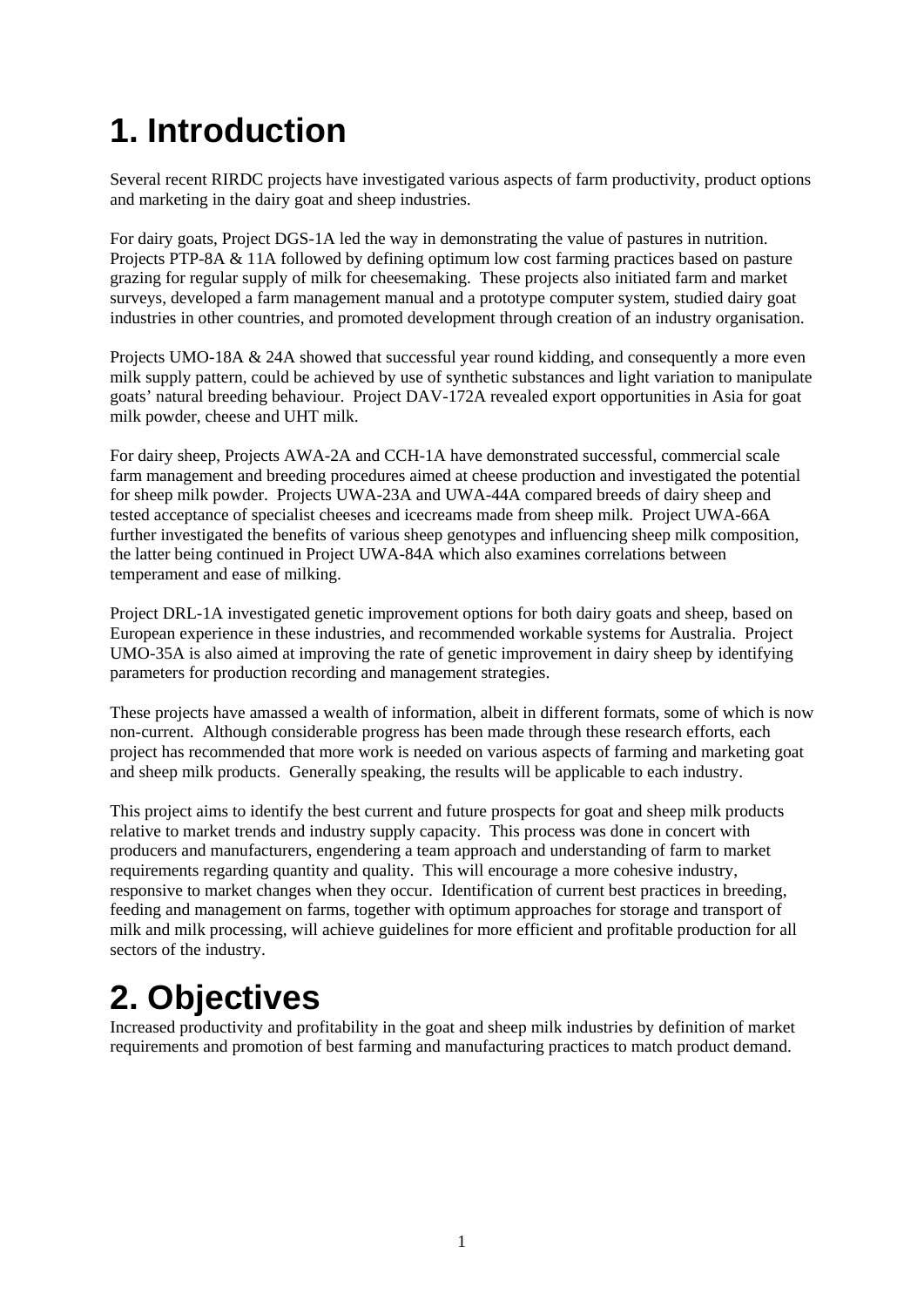# <span id="page-13-0"></span>**3. Methodology**

Desk top research was conducted to examine and compile all current information relevant to the objective. This included: a thorough review of the results and recommendations of the projects referred to in the introduction; definition and mapping of the current situation in the dairy goat and sheep industries, locating producers and manufacturers and tabulating production, imports and exports by product type; and scrutiny of latest market survey data as collected by Dairy Australia.

Consultation then occurred with previous researchers, producers and manufacturers throughout Australia, industry bodies such as Australian Special Cheese Association, and interested government agencies about industry potential and methods of obtaining the project objectives.

During regional visits, producers and manufacturers were encouraged to liaise, discuss and implement farming practices attuned to market needs. These included aspects of breeding patterns, herd improvement systems, feeding regimes and animal husbandry important to cost and quality of production.

Sample market surveys, involving consumers, retailers, distributors and manufacturers, and focussing on selected urban areas, were conducted during the project, specifically related to goat and sheep milk product demand, preferences and knowledge.

The technical dairy goat farm management manual developed in Project PTP-11A was updated and a separate manual was produced to cater for dairy sheep farming following consultation with producers and others during regional visits.

It was also intended to complete the prototype computer program for dairy goat farm management, initially started in Project PTP-11A, and adapt the program for dairy sheep farms.

A study tour to New Zealand was made to examine the current state of the dairy goat and sheep industries in that country in comparison with Australia, a similar exercise to that conducted in 1998 on the dairy goat industry.

Progress reports were produced for RIRDC and for circulation through the industries.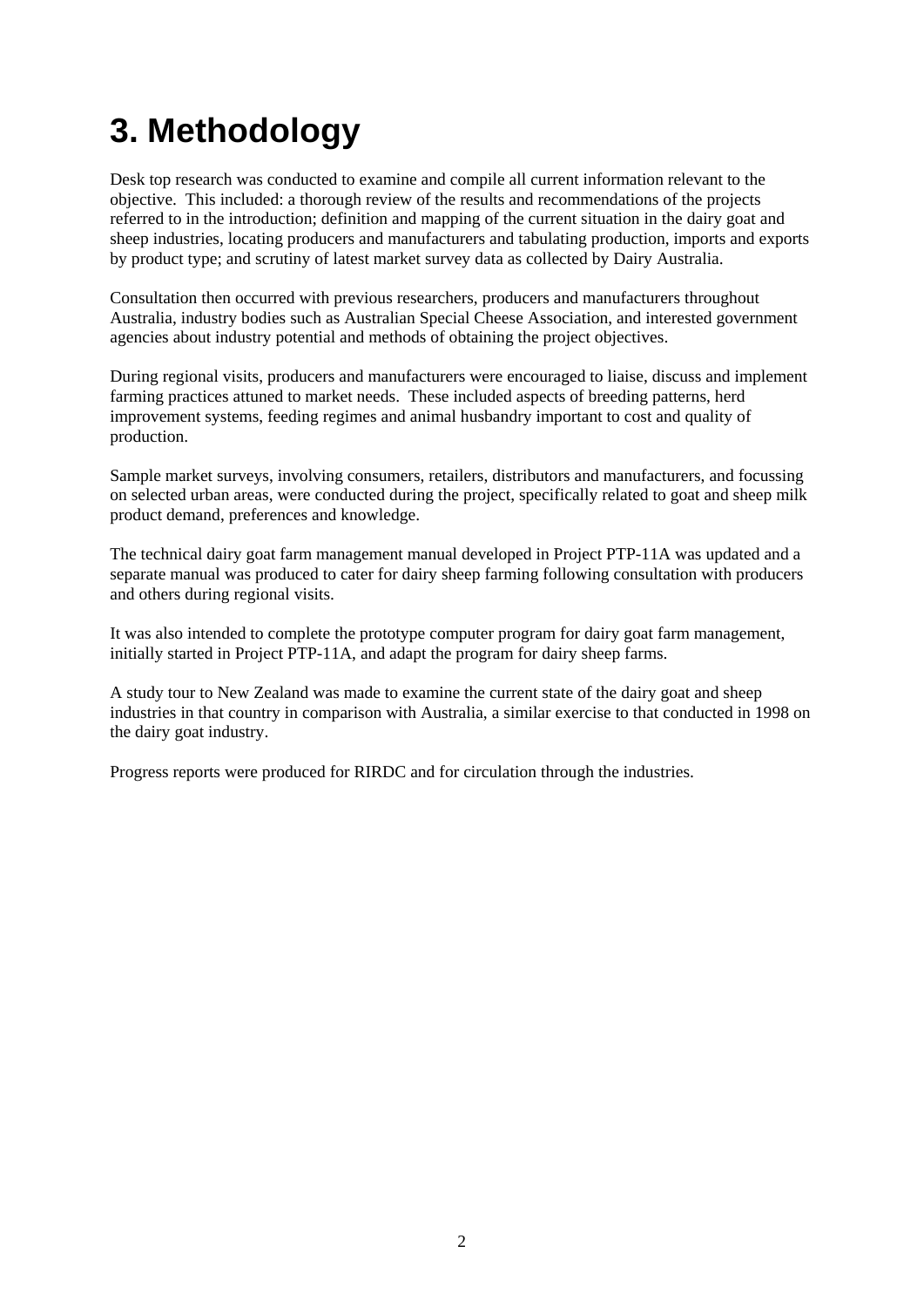# <span id="page-14-0"></span>**4. Results & Discussion**

### **Review of Previous R & D**

Key points to emerge from previous research and development projects relevant to the objective are:

#### **Dairy Goats**

- Pasture improvement and grazing, with application of suitable parasite control measures, have been shown to be conducive to more economical and viable production. Use of housing and bought in feed can be inefficient and sometimes counter-productive to the extent that industry profitability is affected.
- Farm surveys established benchmarks for farm and herd management and revealed considerable potential for productivity improvement and cordination of production with market demand
- Year round milking can be aided by use of hormone implants, lighting and controlled access to bucks with benefits accruing from a more regular supply of product to markets
- Great potential exists for genetic improvement in the national herd through industry breeding schemes and/or import of genetic material with resultant gains in productivity and product quality
- Domestic market demand for Australian goat cheese is increasing but more promotion is needed about cheese styles and potential uses. Export opportunities exist in Asia for goat milk powder, UHT milk and cheese
- Australian farming and manufacturing methods are generally equal to world standards.

#### **Dairy Sheep**

- Imported breeds such as Awassi and East Friesian appear best suited as dairy sheep and crossbreeding between the two, or with English breeds, is recommended for greatest productivity. Unfortunately the availability of the Awassi breed is very restrictive in Australia. Similar potential for genetic improvement exists as for dairy goats
- Most farms now process their own milk and have breeding and feeding programs to lessen fluctuations in production through the year
- Milk production is generally highest from housed sheep but this entails extra building, feeding and management costs
- Yoghurt is the main milk product which is sold to specialty markets. A range of cheese styles, based on traditional European types, has been developed and marketed with success. Export potential is good however the domestic market absorbs nearly all production at present
- Lamb production may be a valuable by-product with a ready market dependent on milk and feed prices.

### **Current Industry Situation**

- There are about 65 commercial dairy goat farms, carrying close to 12,000 goats, and 15 factories processing goat milk in Australia. Nearly one third of the goat farms process their own milk but range considerably in size from farmhouse operations to relatively large processors. A combined farm and processing facility in Victoria handles both goat and sheep milk and is a significant component of both industries. Most of the farms are in Victoria, followed by New South Wales and Queensland, however production is highest in Queensland and Victoria, followed by Tasmania and South Australia.
- Despite some forecasts, there has been little shift of dairy cow farmers into dairy goats following de-regulation of the dairy cow industry. Of the current commercial producers, less than ten were previously involved with dairy cows.
- Total production of milk is now about 6 million litres per annum of which around 60% goes into cheese production, 35% sold as whole milk, and the balance increasingly to powder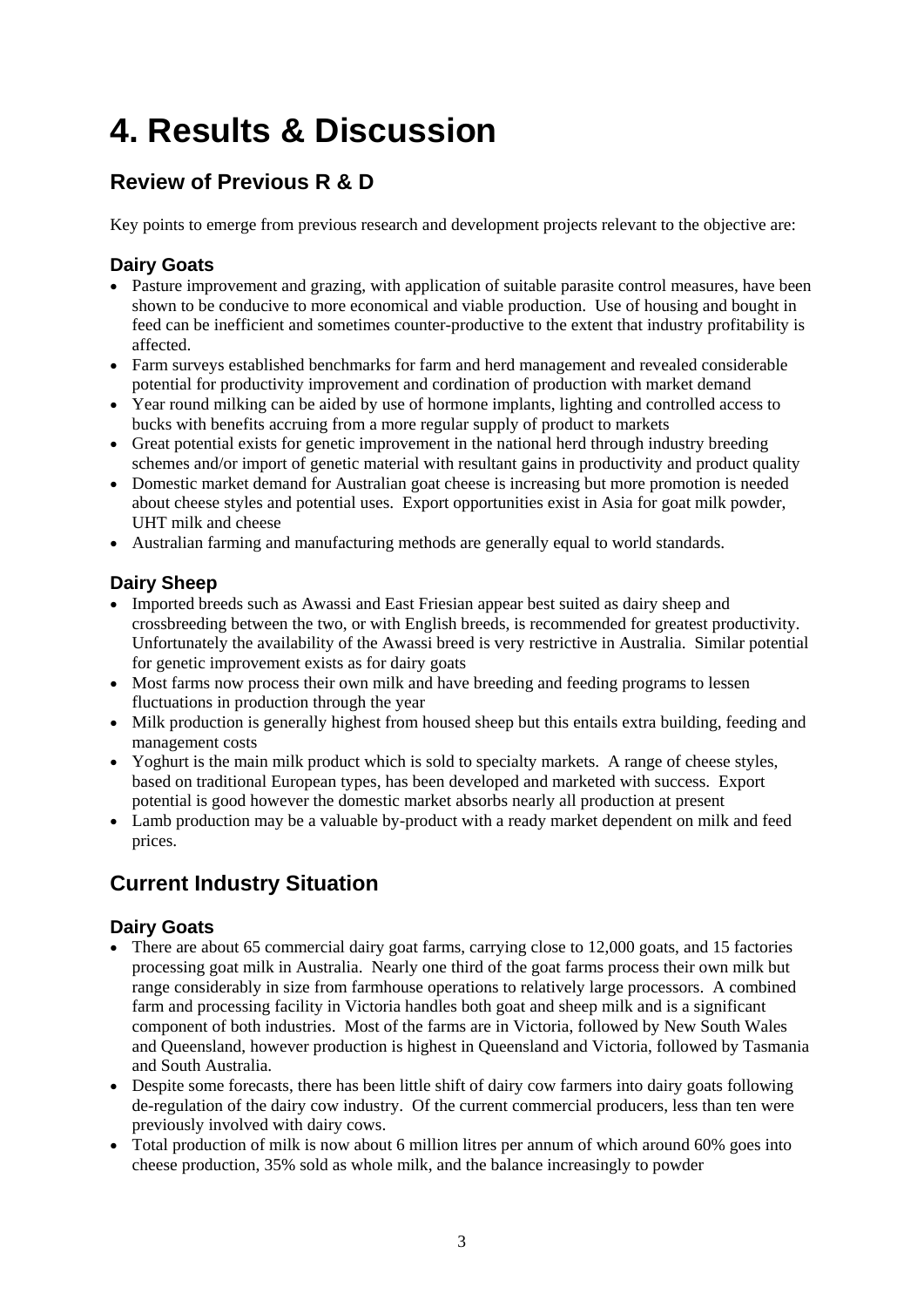- Victoria accounts for 30% of production, the bulk of which is made into cheese however a recently established operation is aiming to increase powder production. Queensland produces about 25% of the total, nearly all of which is sold as whole milk through a major milk company. Tasmanian production is about 15%, mostly for cheese, whilst South Australia, New South Wales and Western Australia produce about 15%, 10% and 5% respectively of the total. Usage varies between these States with whole milk the main product in New South Wales followed by cheese and a little yoghurt whereas in South and Western Australia cheese is the main product followed by milk and then yoghurt. Cheese and milk in particular are traded interstate
- Unpasteurised whole milk and milk products were a significant proportion of the local market in New South Wales but are now on the decline due to stricter regulations. A little occurs in Queensland and Western Australia, all strictly controlled by health authorities. Introduction of ANZ Food Standards will probably spell the end of this small portion of the market.

#### **Dairy Sheep**

- Eight commercial dairy sheep farms, carrying an estimated 4000 sheep, currently produce on a regular basis, two each in South Australia, Tasmania and Western Australia, and one each in Victoria and Queensland. There have been other producers recently in Victoria who may resume and a potentially large producer intending to start in Western Australia. All but one producer also process their own product, more than half the output being yoghurt and the balance made into cheese
- Total production is estimated at about 500,000 litres per annum, about 40% of which is in Victoria. South Australia and Tasmania produce most of the balance.

The following map gives a broad picture of the spread of the main commercial producers in Australia.

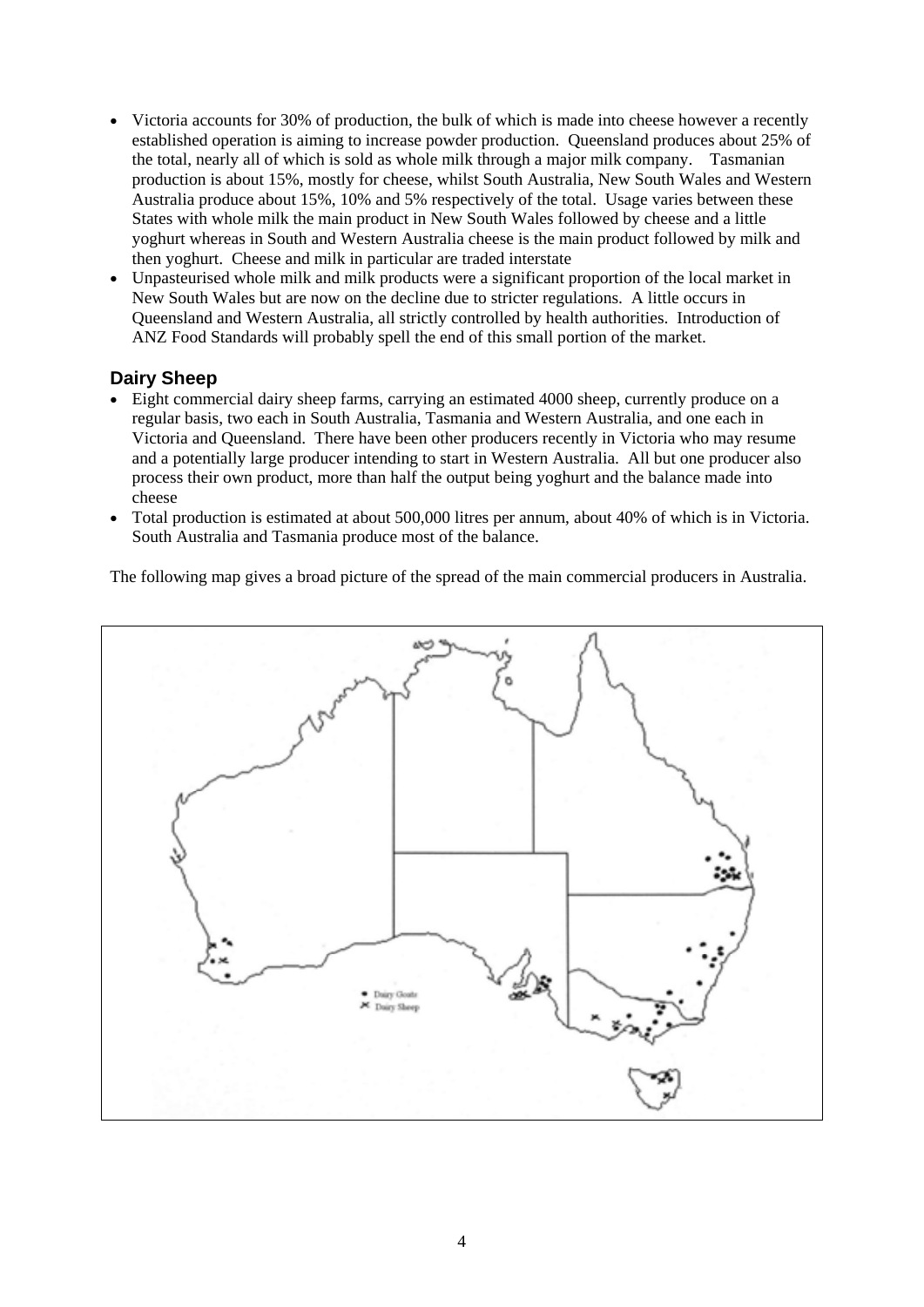### **Market Statistics**

#### **Dairy Goats**

- The Australian dairy goat industry has benefited mainly from continuing increased interest in specialty cheese production. About 3.6 million litres currently goes into cheese production with a retail value of \$22,000,000. About 2.2 million litres goes to the whole milk sector with a retail value of about \$7,000,000. These products are increasingly becoming available in supermarket chains as well as in specialty food outlets and they are widely used in the hospitality industry. There is also yoghurt production in several areas
- There is a history of goat cheese imports from Europe, notably France (chevre) and Greece and nearby Baltic countries (fetta and other traditional varieties). UHT and goats milk powder is largely imported from NZ. This is used for infant formula, health tablets especially for the Asian market here and overseas, and in other manufacturing
- Latest available statistics show cheese imports, classified as made wholly from goat milk, totalling 150 tonnes with a value of \$2,000,000. These figures do not include imports of fetta some of which would be from goat milk
- Australian cheese is increasingly being exported and latest data indicates total exports of 13.5 tonnes per annum. Asia, and more recently America, are known destinations.
- Appendix 1 gives a picture of recent estimates of use of goat's milk for cheese in Victoria.

The following table gives a comparison of trends in supermarket sales of goat milk and cheese showing good growth in recent years and a clear preference for Australian goat cheese.

| Goats milk supermarket sales<br>litres | 2001-2002 | 2002-2003 | 2003-2004    |           | 2004-2005 |                | 2005-2006 |           |
|----------------------------------------|-----------|-----------|--------------|-----------|-----------|----------------|-----------|-----------|
| NSW                                    | 379,500   | 406,000   |              | 500,300   |           | 599,700        |           | 586,600   |
| Victoria                               | 119,400   | 146,100   |              | 197,800   |           | 275,000        |           | 314,700   |
| Queensland                             | 432,200   | 526,900   |              | 570,200   |           | 584,700        |           | 557,400   |
| South Australia                        | 20,600    | 22,700    |              | 30,300    |           | 51,700         |           | 69,200    |
| Western Australia                      | 89,800    | 106,000   |              | 134,700   |           | 115,400        |           | 87,000    |
| Tasmania                               | 3,600     | 4,700     |              | 5,800     |           | 4,700          |           | 8,000     |
| TOTAL                                  | 1,045,100 | 1,212,400 |              | 1,439,100 |           | 1,591,200      |           | 1,622,900 |
| Goats cheese supermarket sales         | 2001-2002 | 2002-2003 | 2003-2004    |           | 2004-2005 |                | 2005-2006 |           |
| tonnes                                 |           |           |              | Imports   |           | <b>Imports</b> |           | Imports   |
| <b>NSW</b>                             | 15.3      | 15.8      | 20.3         |           | 23.6      | 23             | 28.1      |           |
| Victoria                               | 7.6       | 11.7      | 9.7          | 3.5       | 11.2      | 2.7            | 13.2      | 2.4       |
| Queensland                             | 7.8       | 7.4       | $\mathbf{1}$ | 2         | 12.1      |                | 12.2      | 2.6       |
| South Australia                        | 1.8       | 2.2       | 4.1          | 0.1       | 4.7       | 0.1            | 4.7       | 0.3       |
| Western Australia                      | 2.7       | 1.8       | 4.1          |           | 6.2       | 0.1            | 6.6       | 1.2       |
| Tasmania                               | 0.7       | 0.4       | 0.7          |           | 0.8       |                |           |           |
| TOTAL                                  | 35.9      | 39,3      | 49.9         | 4.8       | 58.6      | 6.2            | 65.8      | 6.5       |

#### **Dairy Sheep**

- Of the estimated 500,000 litres of milk produced per annum, about 300,000 litres is used for yoghurt with a retail value of \$2,400,000 and the balance made into cheese with a total value of \$1,400,000
- Product is mostly available in specialty food outlets or from on farm sales
- Sheep cheese is imported from France and the Baltic area (fetta and other traditional varieties).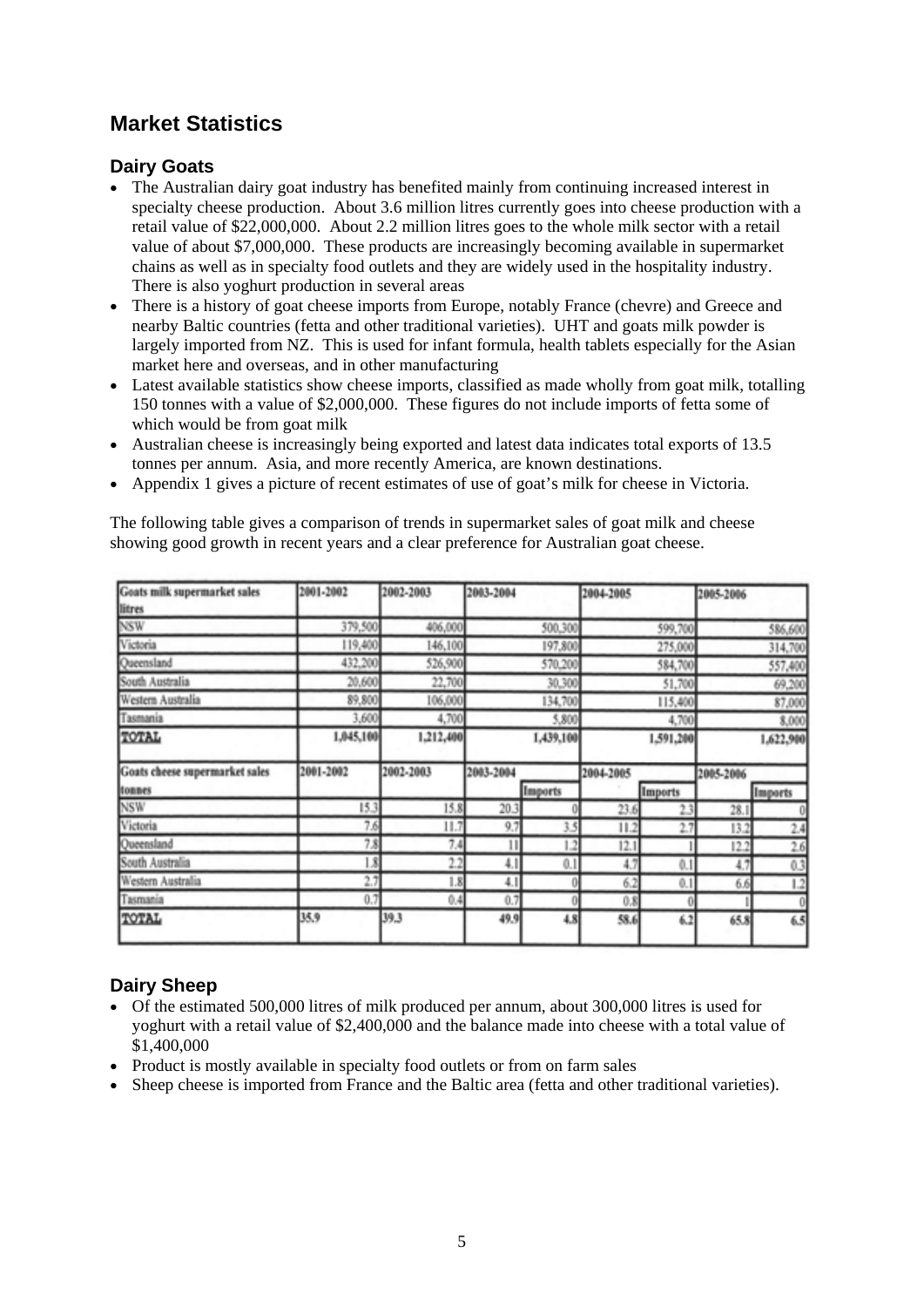#### **Market Surveys**

#### **Summary**

A point of sale, retail survey was conducted in late summer, 2006, in Melbourne, Sydney, Brisbane and Perth specialty food stores by both researchers in conjunction with local correspondents using a standard questionnaire. This survey was followed up early in 2007 to check if any significant changes had occurred.

Results were very encouraging for Australian stakeholders in that local products were more than holding their own with imported alternatives, even at a slightly higher price. Display and presentation of Australian cheeses, milk and yoghurt was generally very attractive to consumers. The range of Australian goat cheese available is quite extensive, much more so than sheep cheese.

Goat milk and sheep yoghurt, although representing only a fraction of the cheese market, are in steady demand. Organic/biodynamic product sales were reported as slow or small by all retailers questioned.

Details of the 2006 survey are shown in Appendix 2.

#### **Cheese**

Some users, particularly food service outlets, will choose quality and price is incidental. Most product is sold pre-packaged. Some cheese may be packaged by the retailer and a little is cut and sliced at point of sale. Latest information indicates that the demand for slicing cheeses is increasing.

#### **Prices**

Supermarkets tend to stock a particular French chevre and also a local equivalent. Although the import is slightly cheaper, it sells less well than the local. Reason for this is unclear.

Usual prices are goat \$20-\$90 and sheep \$30-\$79 per kg with not much variation between states. The fresher styles such as feta and chevre are at the lower end of the range. Some more mature cheeses, eg, Roquefort, are as high as \$140 per kg. The cheaper styles can be as low as \$10 per kg but it is unclear which milk is used. Some imports have a label saying it may be either cow, goat or sheep. It is doubtful if the cheaper cheeses are goat or sheep although they may claim to be one of these. In parts of Europe it is traditionally acceptable to use different milks according to availability. In other areas and/or types of cheese this is considered unacceptable.

Some Australian producers set a price across the board for all their types rather than try to calculate costs for various types.

#### **Imports**

Impressions are that most imports are sourced from Greece and Balkan countries, France, Spain, the Netherlands, and Italy in that order. The Netherlands supplies a relatively cheap slicing cheese that is often found at more down market outlets for apparently various ethnic populations but cheaper styles such as, this and various fetas, are found across the range of outlets more than was the case in 2000.

Most retailers did not know that Roquefort is a sheep cheese and certainly did not know it is a highly specialized raw milk cheese.

Generally, there is goat product available much more widely than sheep and it is now commonly found in supermarkets and cafes in many urban and suburban locations.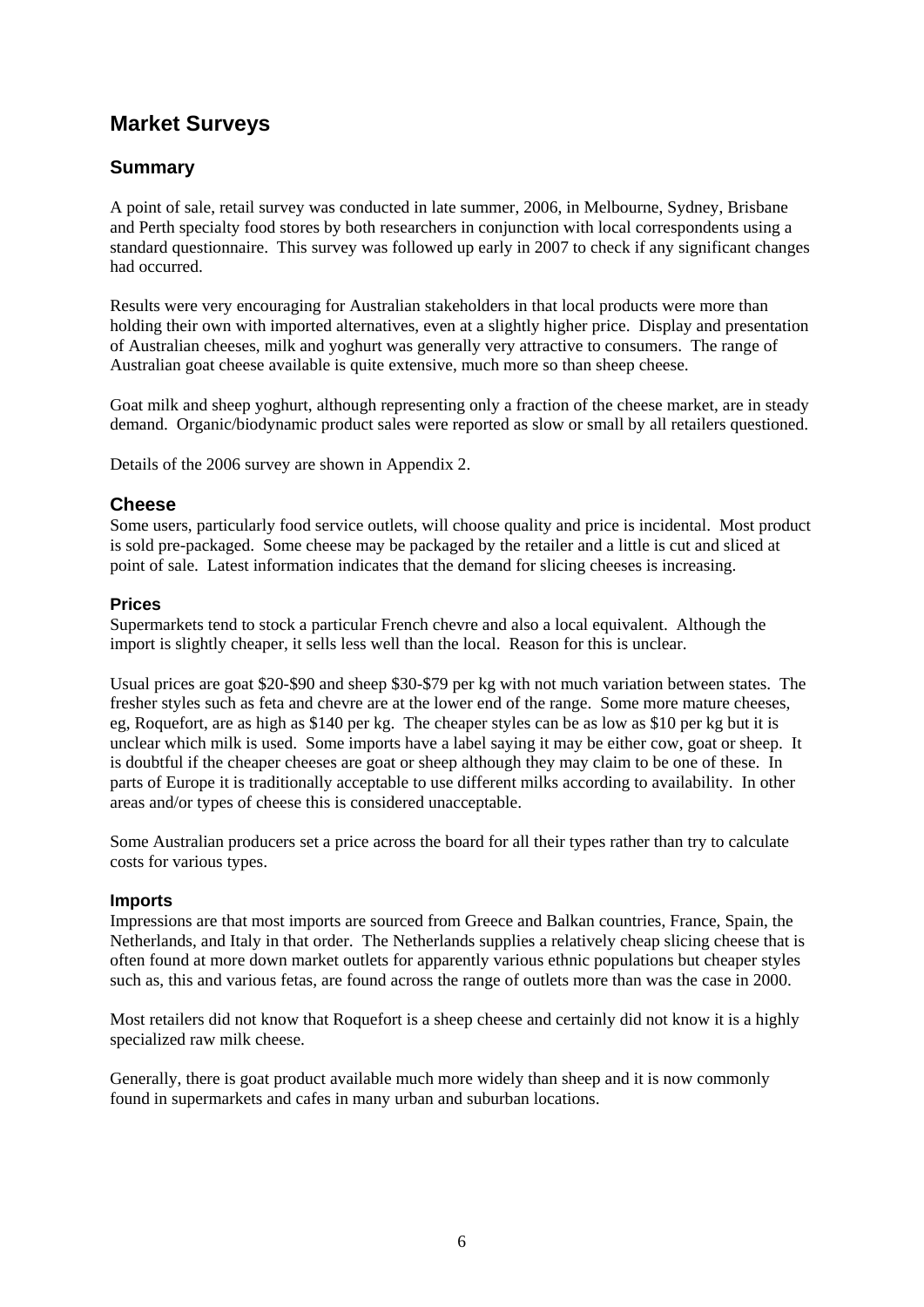#### **Local brands**

Most common are South Cape, Meredith, Milawa across the country, and for sheep cheese Island Pure and Meredith. There are some small local cheesemakers who only sell locally but generally the same brands are found everywhere..

#### **Milk**

In NSW fresh milk appears to sell in larger quantities than in Victoria. Price is around \$4.45 per litre in NSW and, in Vic around \$3.30.

#### **Yoghurt**

Limited sheep and goat yoghurt is sold, most prevalent is Meredith sheep yoghurt. Price is about \$10 per kg.

Comments were that goat yoghurt is unpalatable. A NSW maker has good sales and a palatable product which is sold largely to an ethnic market.

#### **Other**

One outlet had goat powder and also infant formula. Pharmacies generally stated that infant formula is available but not generally stocked.

Goat tablets were not found but this may be because the specific outlets were not canvassed. These are said to be popular in the Chinese community and are considered medicinal or homeopathic.



Herringbone dairy for sheep

### **Farming Practices**

#### **Breeding**

- Many farms express interest in one or more specific breed but over time this tends to lessen as production is evaluated or the need for more stock arises. Any Swiss goat breed or cross is likely to be acceptable, and as white is dominant, herds often appear to be predominantly Saanen.
- Most goat farms persist with seasonal breeding. Most feel that the technical difficulties and costs of out of season breeding (hormones, lights manipulation) are not justified by the results in successful pregnancies or price for milk. Also the labour involved in managing separate lactating herds and batches of kids is a disincentive. Suggestions that farmers agree to different times of mating have not been trialed
- Herd Improvement: One well established goat farm is recording milk volume, solids and somatic cell counts using a dairy cow system, and selecting from amongst their own stock on this basis. It is partly a culling tool, and also selects dams for retaining replacements of does and bucks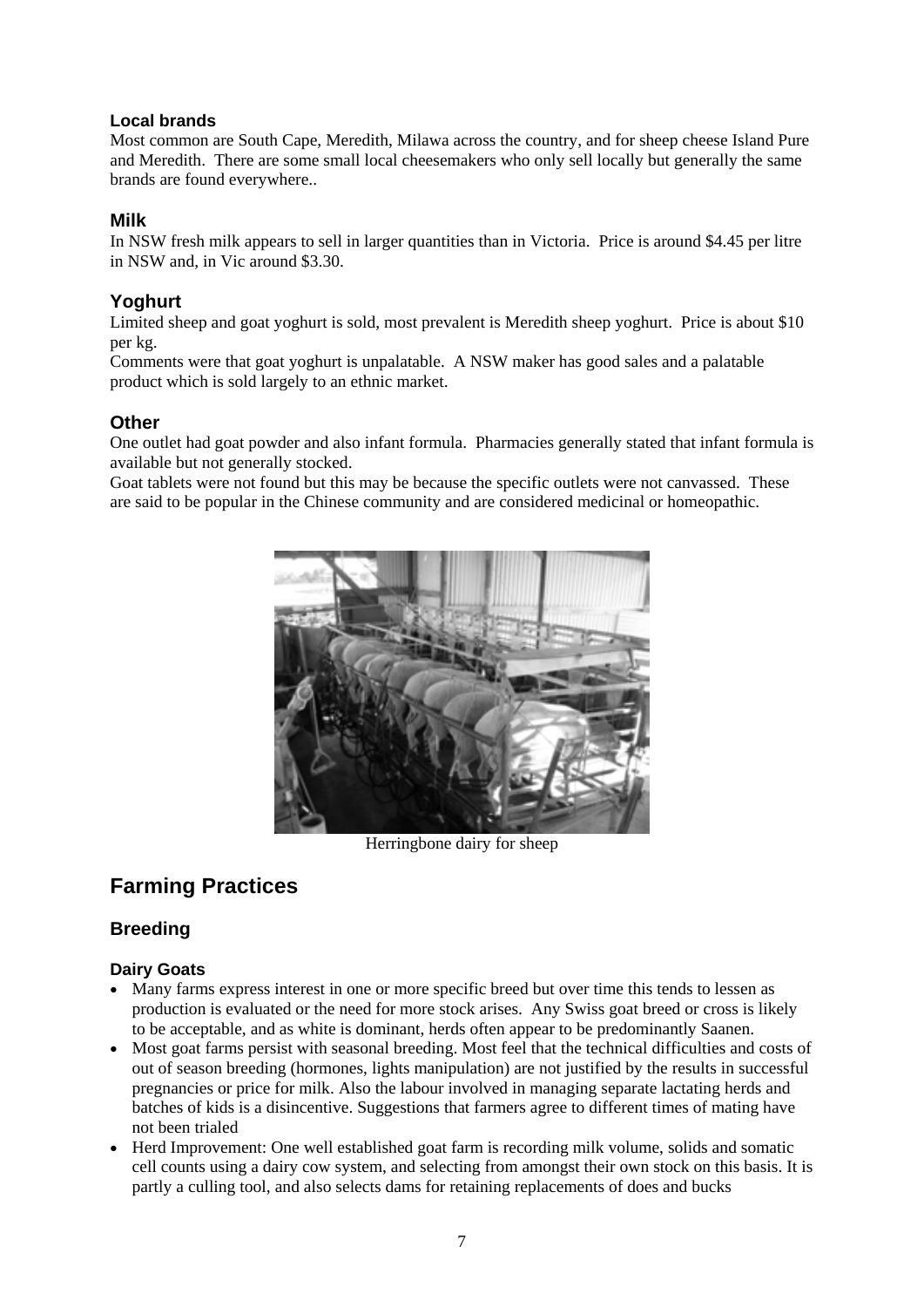• Artificial breeding has technical problems with % of pregnancies lower than natural mating. Also there is no proven semen to justify the extra cost and labour input. There is interest in importation of overseas genetics as semen or embryos, and this would likely to be French material, France being the only country with proven sires. Quarantine protocols are a problem

#### **Dairy Sheep**

- Awassi and East Friesian are the dairy sheep breeds available, but not readily, in Australia. Other prime lamb breeds are also used, and crosses of these
- The predominance of sheep with short lactations, remains a problem. Dairy breeds of sheep have longer lactations and some farmers are keen to include these breeds. One established farm however has achieved equally successful results by crossing these breeds with local breeds, and selecting on performance
- Sheep flocks are usually mated at intervals through the year if year round or nearly year round supply is required. Two or three separate flocks are often run for this purpose. Seasonality is less of a problem with the usual sheep stock used, than with dairy goats. Some farms accept short lactations with one flock only
- One long standing sheep dairy farm is selecting on length of lactation and has achieved good results in overall production. This farm has very mixed genetics and has limited interest in any particular breed. Milk solids are not routinely monitored but cheese yield is known
- Artificial breeding as with goats, is less successful than natural mating. There is no proven semen but some farmers are keen to use from dairy breeds of sheep. Semen from recognized dairy breeds is not widely available and the genetic base is limited. There is considerable interest in importing genetic material but quarantine issues make this difficult

#### **Nutrition**

#### **General**

- Most farms use some pasture but the degree of management of this is very variable, some is simply rangeland, much is set stocking and some is highly managed rotational grazing. Some is unimproved or even unfertilised pasture, some have a range of permanent and annual species for targeted purposes. Many farms are not in the most productive country
- Hay and grains are commonly used, also silage in some cases. Feed analysis is not often done on purchased or farm grown feed. Minerals and other additives are often fed, sometimes with an identified need, sometimes according to perceived response.

- Some farms use a combination of shedding and access to pasture. This has been the tradition in Australian dairy goat management and is a limiting factor in productivity. Grazing in this way does not effectively use or manage pasture. Poor shed design is common and leads to high labour inputs, and hygiene and animal health often suffer
- Kids do poorly if given access to pasture or yards especially in the preweaning period
- Several larger goat herds are intensively housed, which is the usual practice in developed dairy goat and sheep enterprises overseas. With good design these are effective high producing farms, but the economics are likely to be similar to intensively housed dairy cows, ie., production higher but offset by costs. As long as goat dairies are not price sensitive this may be a viable option, at least in particular circumstances where feed is grown on-farm. Housing pre-empts parasite problems which are often a concern in grazed goats.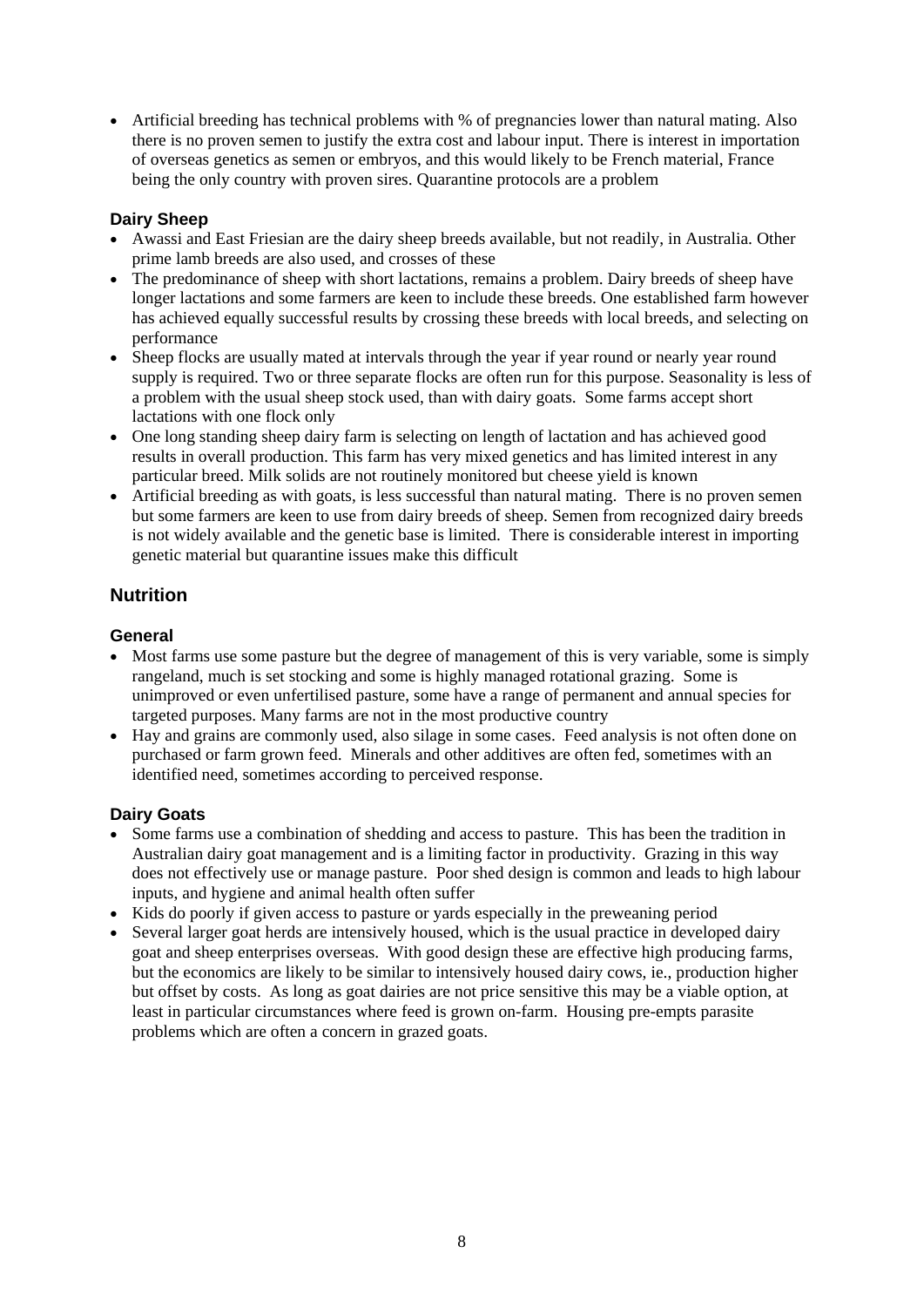

Shed feeding of goats

#### **Dairy Sheep**

- As with goat kids, lambs tend to do poorly if given access to pasture or vards in the pre weaning period
- There is less interest in housing sheep than goats but some are considering housing. As for goats the success of this practice will depend on costs and returns, and how well set up and managed the facility is.

#### **Health**

- Veterinary information and interest is often lacking for goats
- Goats in particular are vulnerable to health problems which have not been able to be effectively identified or managed in some cases. Comment from experienced farmers is that farmer observation and intervention needs to be very finely tuned when compared to other species
- Metabolic problems tend to increase with intensive management (shedding) according to European information. In pasture fed stock, parasites are a major issue for goats in particular. This is important not only because of problems of worm resistance to drenches, which can build up rapidly, but also because of residues in milk (see Problems section). Monitoring of parasites is often not routinely done, nor is drench effectiveness evaluated. Veterinary advice for use of drenches is sometimes contradictory, eg, give a different one each time, stick with one, mix them!
- It is theoretically possible to rapidly increase dairy goat numbers, given the usual twinning rate in dairy goats, however, losses in young kids sometimes very high. The reasons for this are not well documented but are probably related to feeding.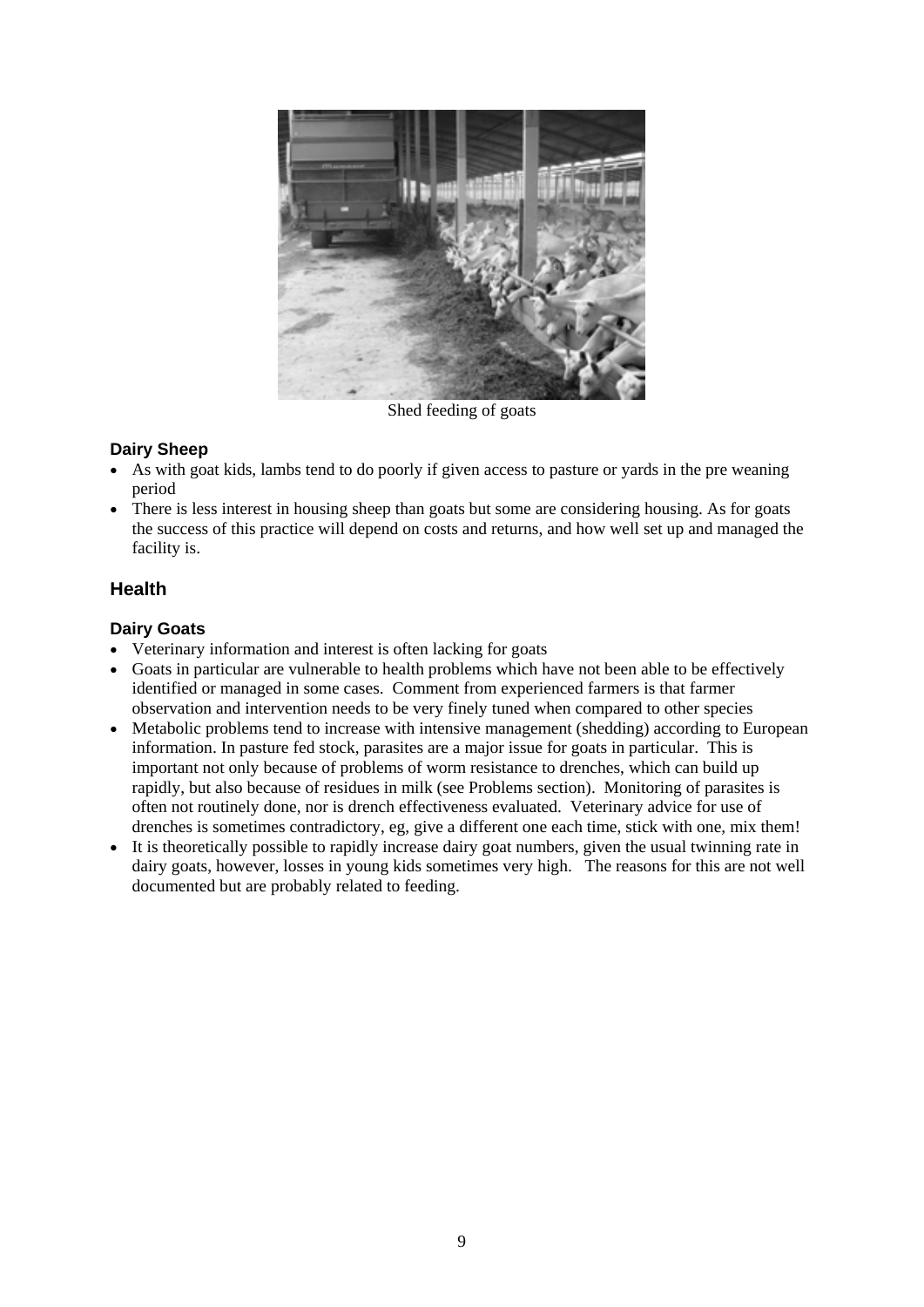

Feeding goat kids

- There are several chronic diseases that have an impact on productivity. BJD affects goats, but OJD has only been identified in goats with very close contact with OJD affected stock. Wasting and ill thrift for any reason will obviously impact on lactation. CAE can have a large impact on goat productivity
- Goats are vulnerable to udder complaints, eg, mastitis, which tend to increase with higher production
- Foot problems are issues in both species especially when stock are run on productive (ie damp) country.

#### **Dairy Sheep**

- Sheep do not have the same extent of health issues at present, but as milk production increases sheep may become more vulnerable
- Udder complaints such as mastitis are likely to become more of an issue with increased production
- Losses of lambs can be very high, and appear to be partly related to feeding regimes
- OJD could have an impact on dairy sheep in particular, given that milking sheep are much more intensively managed than most sheep flocks; they are yarded together twice a day for milking, to begin with. Sheep do not appear to be vulnerable to BJD. Wasting and ill thrift for any reason will obviously impact on lactation
- Foot problems are issues especially when stock are run on productive (ie damp) country
- Drenches are licenced for use in sheep for meat production, but not milk production, and resistance can occur.

#### **Marketing Practices**

- The range of marketing practices is from one end of the spectrum to the other, due in part to the enormous range in size of enterprises which often reflects the attitude of producers to their business, be it a modest farm shop operation or a vertically integrated business from farm to market
- Marketing procedures and channels are also influenced by the market sector being targeted, which includes organic products, and the outlets such as farm shops, farmers markets, health food stores, specialty food delicatessens, food service businesses and supermarkets.
- Individual producers either do their own processing, marketing and distribution, engage distributors or have arrangements with retailers, or a combination of all these approaches. There is a mix of price setters and price takers.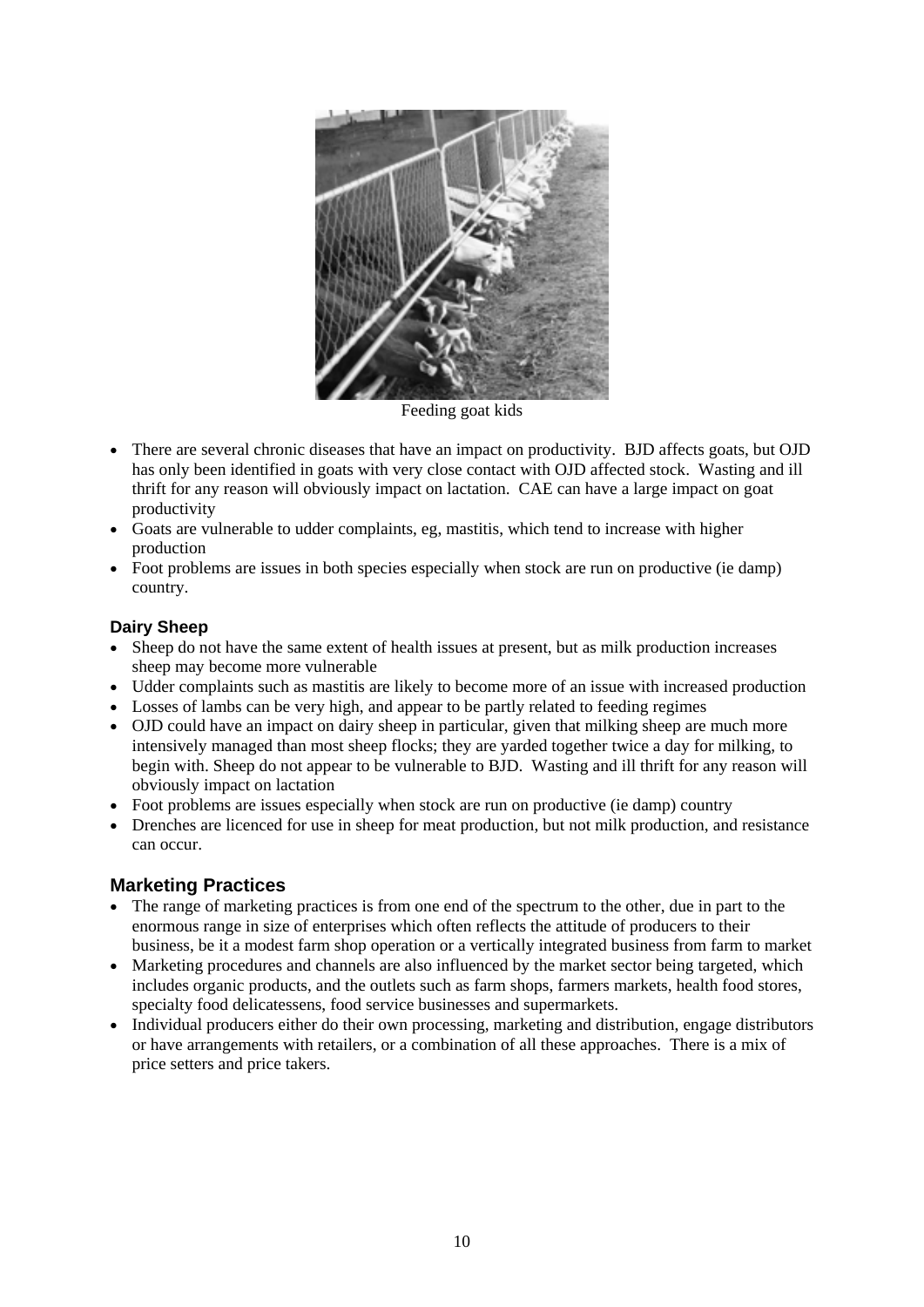### **Problems**

#### **Information**

#### **General**

- There is a general lack of targeted, tested information in most areas. Producers are forced to extrapolate from dairy cattle or overseas information that may not be particularly appropriate for multiple reasons; economic (supported systems), climate, market characteristics etc. It would be very helpful to have a dedicated source to monitor and disseminate new/current information to the nonbovine sectors
- Distance and time constraints also limit information sharing between producers
- Most nonbovine milk producers also have no access to the extension support provided by large dairy companies and are entirely reliant on input from government/regulatory bodies for support and information. It can be difficult for small sectors to readily access this support especially as local field staff are reduced.

#### **Costs**

#### **Dairy Goats**

- Many enterprises are too small to be stand-alone viable. Producers do not always have realistic information/expectations. For example a 50 head goat herd with on-farm value-adding eg cheesemaking is unlikely to provide \$50,000 income annually. Most farms need additional income from outside or multiple on-farm activity
- In several cases initial estimates of cost of production for goats have had to be revised. Reasons for this appear to include over optimistic expectations of herd average production based on individual yields, genetic improvement, and also high stock losses. It is not clear whether the latter is a management or veterinary (disease) issue, but is likely to be a combination
- Troughs in production may make delivery of milk over distances, unviable for farmers who deliver their own milk.
- Consultation between farmers and processors is essential and some goat enterprises have sophisticated seasonal payment which is reassessed annually.

#### **Dairy Sheep**

• There is less specific information available on costs for sheep but the information above for goats are likely to apply.

#### **Management Issues**

#### **General**

- Flocks and herds are often located in areas that are less productive than established cow dairying areas
- The workload is heavy for the return; 7 day week maybe year round and difficulties finding relief labour
- Flocks/herds are often milked in rotation with perhaps 3 separate flocks/herds, to provide year round milk. In sheep this is because of short lactations, in goats simply to even out production
- Milk supply issues: seasonality of breeding peaks and troughs that cause problems with processing and markets, but may be acceptable to the farmer. Seasonal production makes flock/herd management easier and provides time off
- Out of season breeding has technical problems as well as management/workload problems
- There are health issues (viability) especially of kids and lambs, but also does
- Generally animal health knowledge is poor and interest from veterinarians may be low
- Distance from markets can be an issue especially for smaller producers whose relative costs are high due to lower volumes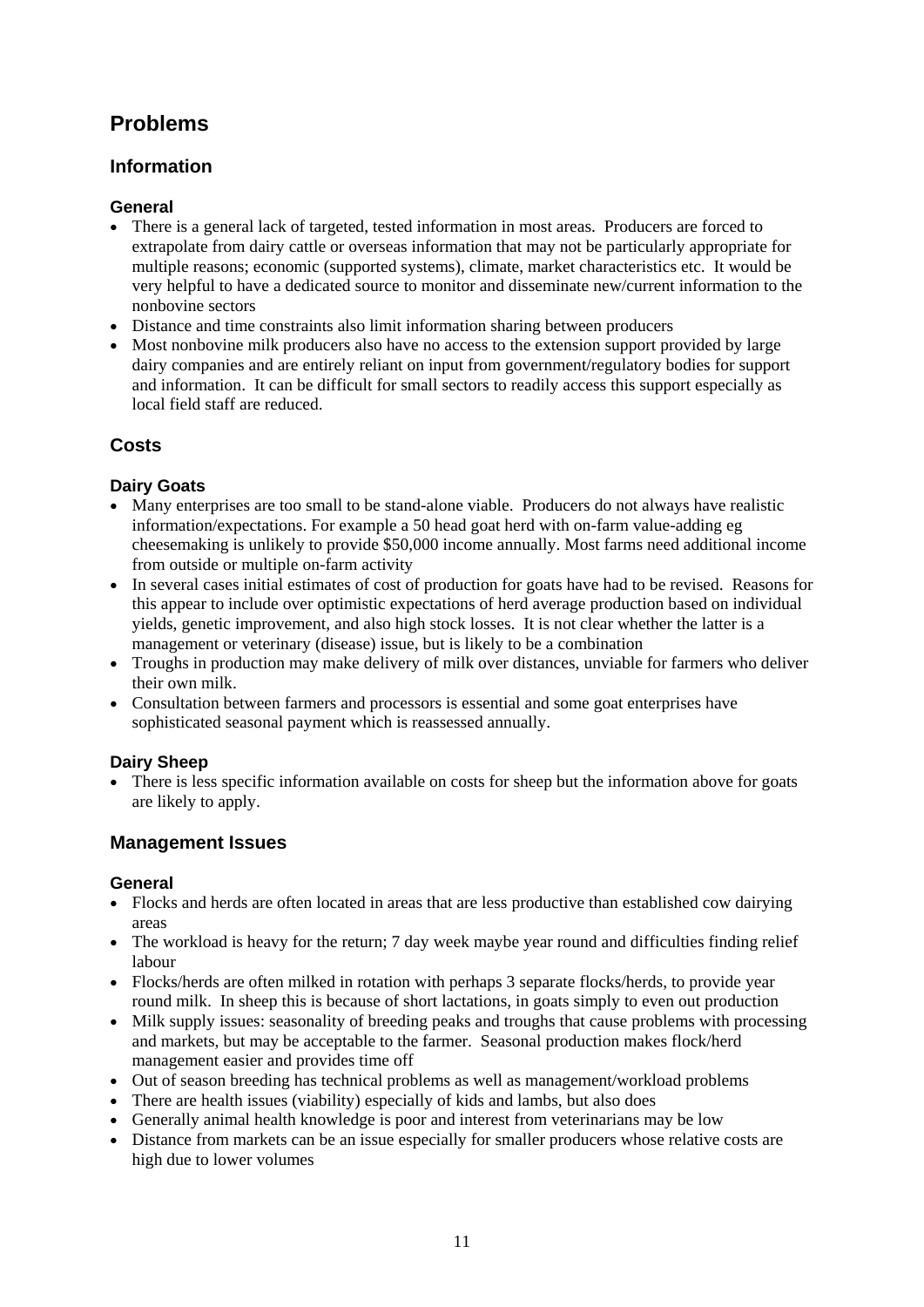- Quality stock is hard to come by. Farmers need to have ways of selecting the best stock in their own flock/herd at least (milk recording) as a first step towards a developed industry wide genetic improvement systems
- Milk quality issues are only partially addressed. Food and health requirements are monitored usually by the State dairy authority, but other issues such as somatic cell counts are not. Somatic Cell Count (SCC) is important in manufacturing milk, in particular with cheese yields lower if SCC is high but no benchmarks are given to producers.

#### **Dairy Goats**

• Milk residue issues: few veterinary preparations are registered for use in goats, eg parasite drenches. There have not been any investigations with regard to milk residues in Australia although there is some in overseas literature. Regardless of this literature, the fact that veterinary products are not registered for use in goats means that these products are only allowed 'off label' use, ie prescribed by veterinarians, and they are understandably cautious in giving advice in this regard. Overseas dairy goats are usually lot fed, so parasite management is not the issue that it is in Australia where most are at least partly paddock fed. This is of economic importance to Australia, so drench issues are of particular concern here.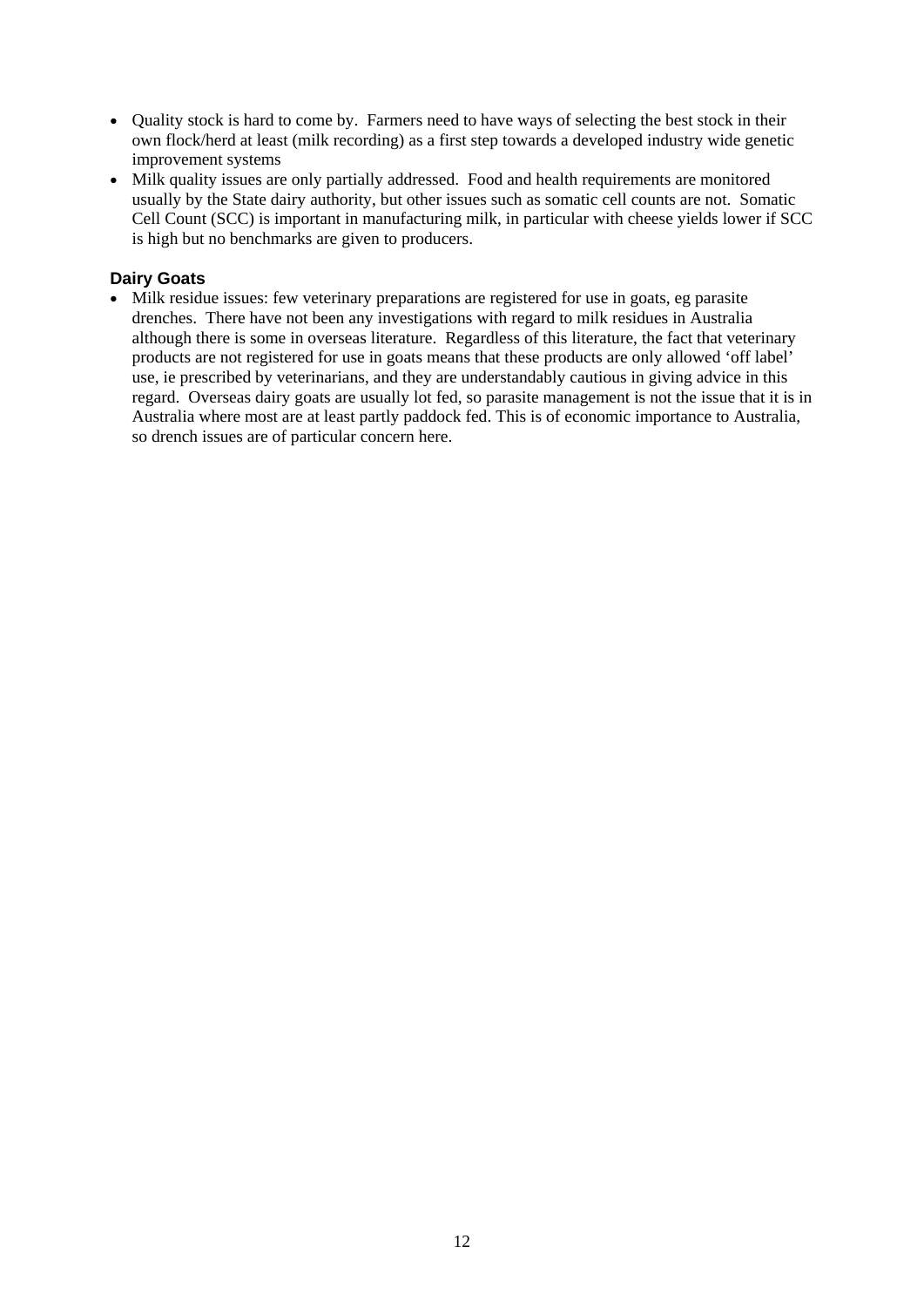#### **Dairy Sheep**

• Veterinary products may be registered for use in sheep but the applicability of this to milk residues is unclear.



Australian dairy sheep

#### **Regulatory**

#### **Dairy Goats**

- NSW goat milk production has decreased after recent regulatory changes, particularly with small farms that supplied whole milk
- OJD regulation has had an impact on dairy goats in NSW.

#### **Marketing**

#### **Dairy Goats**

- There are difficulties in placing small quantities of product
- There is a need to quantify the amount of product that is likely to be sold at prospective outlets. Buyers may not know this themselves and are often unduly optimistic at least in the short term
- With small scale production the ability to absorb losses is limited and 'sale or return' is not accepted. This can lead to a situation where supply is deliberately curtailed at retail level, only individual orders are supplied and there is no opportunity for casual purchase
- Lack of year round supply is a constraint identified by processors and distributors
- Volume sold in supermarkets has great potential if the return is adequate. Higher volumes than generally available are needed for supermarket outlets
- There is a lack of a cost effective market for buck and other unwanted kids.

#### **Dairy Sheep**

- There are fewer sheep enterprises and turnover of farms has been higher than for goats
- Labour requirements are high compared with usual sheep production in this country
- Production is limited by lack of suitable available genetics related to, for example, volumes of milk, lactation length, milk characteristics such as late lactation milk, and milk letdown
- Milk supply issues: lactation length. How much does it add to the cost of production to have to run 3 flocks each in production for short periods?
- Loss of lamb income in some cases; need to trade off milk versus lambs.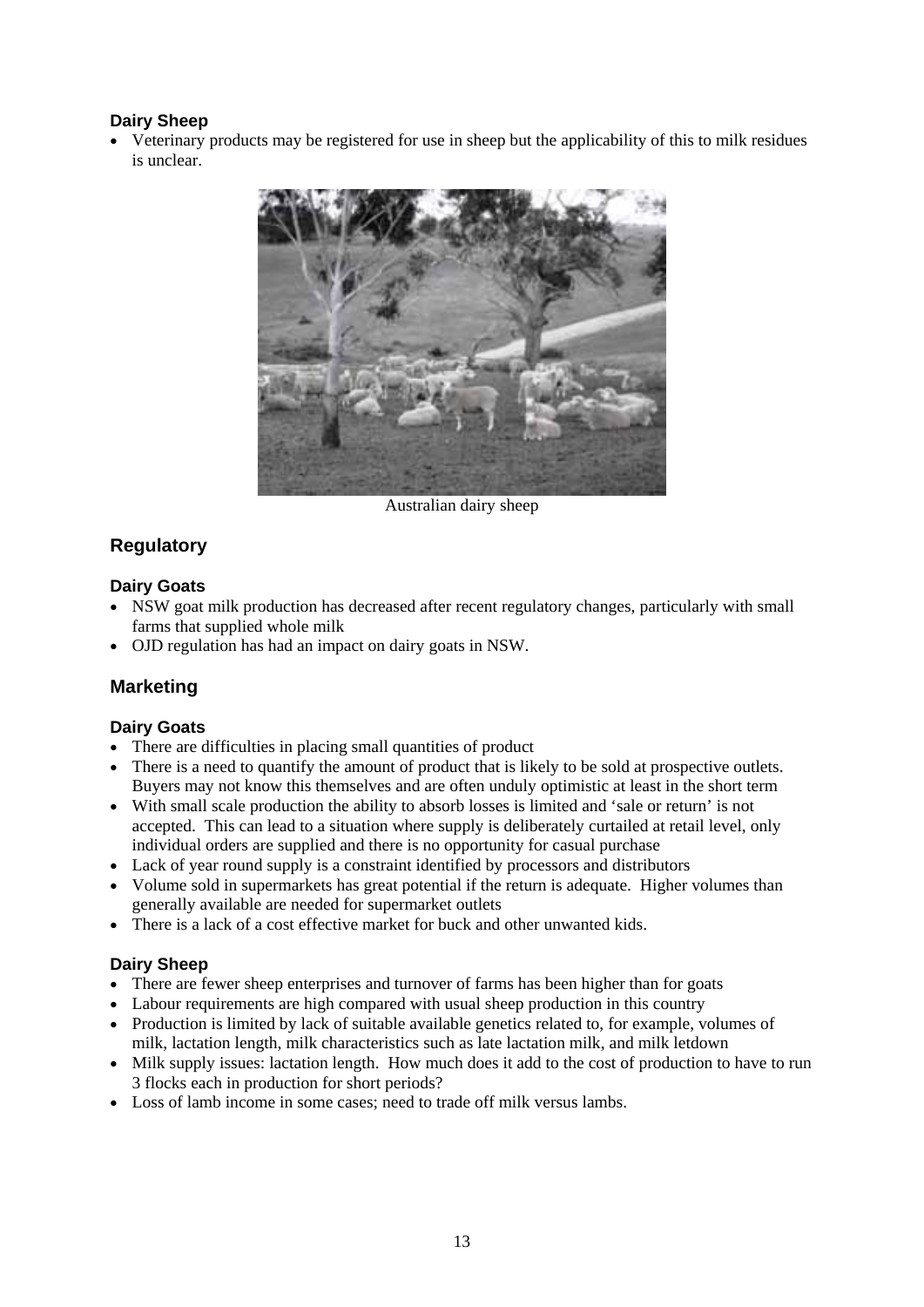### **Opportunities**

#### **Dairy Goats**

- Growing industry but past the very early unpredictable stage. Part of a developed world interest in specialty and 'healthy' food
- Unmet demand for milk (liquid and manufacturing) over many years
- Chance for farmers especially dairy farmers looking to diversify or change
- Plant available secondhand from dairy farms
- Information from the dairy sector is helpful although it has been noted by several that goats are much more difficult in their management than cows
- "Sea Change"- lifestyle opportunities
- For innovative enterprises; gourmet products, regional partnerships in this, links to tourist type ventures, parallel activities eg café/restaurant, cheesemaking classes, farmstay. Develop 1:1 relationships in marketing eg farmers markets; lifestyle choice.

#### **Dairy Sheep**

- As for dairy goats but the industry is smaller and less developed than goats
- Prices for milk/prices for lambs are able to be traded off season by season.



Farm shop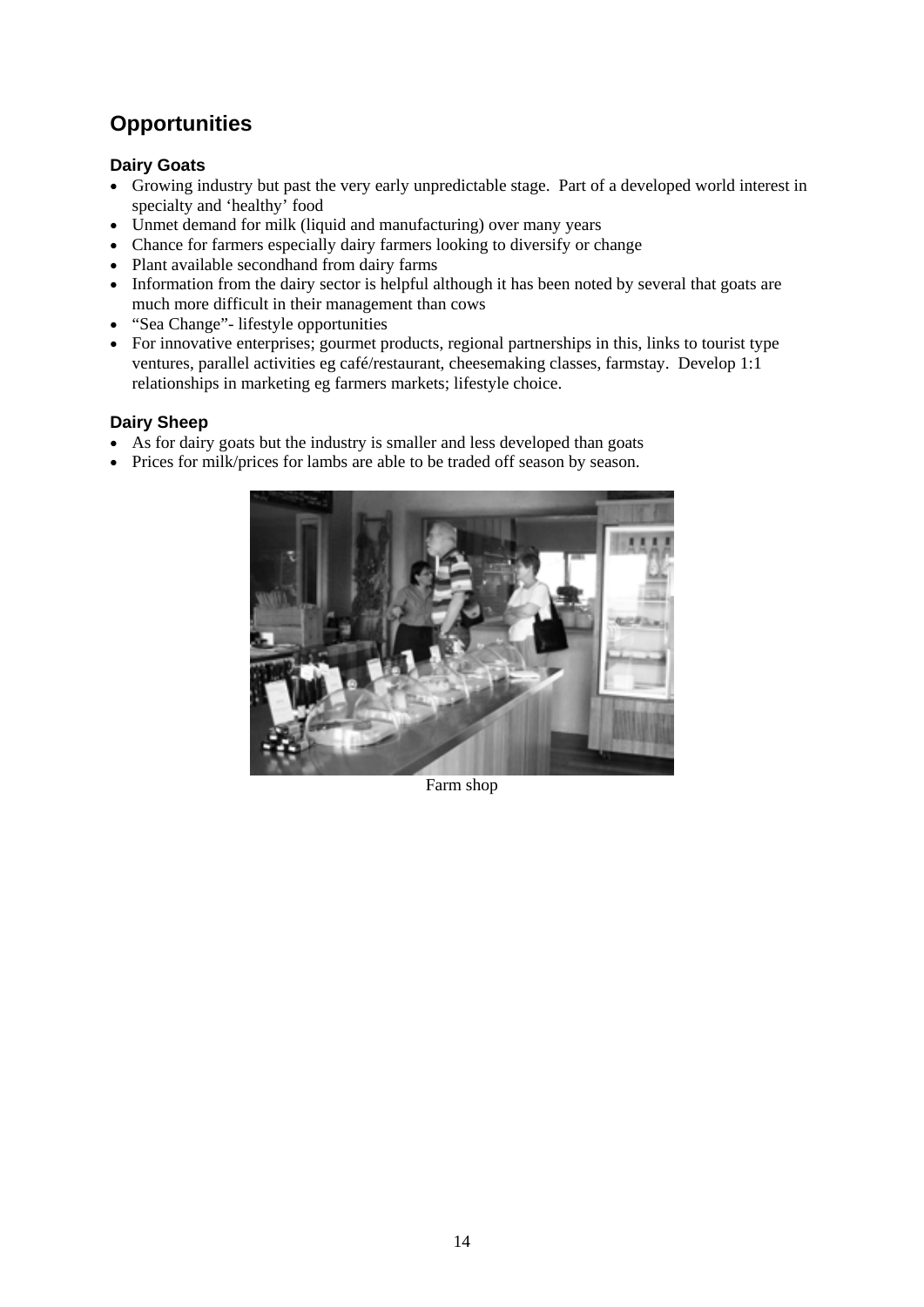### **New Zealand Situation**

A two week visit to New Zealand by the Principal Investigators occurred in November, 2006. The purpose of the visit was to examine the current state of the dairy goat and sheep industries in that country in comparison with Australia, a similar exercise to that conducted in 1998 on the dairy goat industry.

Interviews were conducted with 15 farmers, processors and industry stakeholders in both Islands.

#### **Dairy Goat Industry**

#### **Background & Current Position**

A commercial dairy goat industry had its beginnings in the 1970's in Northland and was encouraged by the government with the establishment of a research station. Eight co-operatives were formed to produce a range of products including powder, cheese, icecream and butter. Ultimately supply far outreached demand and a recession occurred in the early 1980's. The eight co-operatives joined into one and a gradual recovery occurred in the late 1980's to early 1990's.

By the late 1990's the industry had stabilised, dominated by the NZ Dairy Goat Co-operative with about 60 suppliers producing powder for the export market, plus three other main processors with about 20 suppliers producing cheese for domestic and export markets. Production was an estimated 6 million litres of goat milk per annum.

In 2006 the dairy goat industry appears to have grown to more than double the size it was in the late 1990's with only a moderate increase in number of farms but a considerable increase in average herd size. The increase appears to be mainly due to expansion of activity by the Dairy Goat Co-op., based on milk powder production which is still the major product, and nearly all of which is exported to Asia and some to Europe. This organisation is a success story which would not have been possible without the export initiative, supported by the government and assisted initially by a large dairy factory. The product is marketed as a NZ premium item, well presented and packaged, promoting health benefits and quality issues and specifically aimed at infant and toddler nutrition. Other processors include several small factories and farmhouse operators producing cheese for the domestic market with aims of exporting, particularly to Australian and American markets.

Total production is now estimated at about 15 million litres per annum, more than 80% being handled by the Co-op. Estimated farms are now around 90 and total goat numbers about 27,000, concentrated in the North Island and the Waikato area in particular. The Co-op. provides a stable outlet for milk. Farmers operating outside the Co-op. have recurrent supply and demand problems and uncertainties, even after decades of operation. Some former outlets, especially for cheese, have undergone restructuring following extensive takeovers in the broader New Zealand dairy industry. Some farms outside the Co-op. have lost outlets as a result.

Reported milk prices paid to farmers range from \$9 to \$14 per kilogram total solids (\$1 to \$1.50 per litre), the Dairy Goat Co-op. paying the highest. Buying shares in the Co-op. is said to cost at least \$20 per kilogram solids supplied. Most product sold on the domestic market, which includes a range of cheese styles, yoghurt and some goat milk, goes through supermarkets with specialty food shops and farmers markets taking the balance.

Quality control is strict, particularly by the Co-op. for the production and export of infant milk powder formula. Government food and health safety departments have stringent guidelines for milk processors and conduct regular audits. Assistance from Government appears to be minimal, in marked contrast to a decade or two earlier. Many of the people contacted envied the support the dairy goat industry receives in Australia from the Rural Industries Research & Development Corporation . The Australian Specialist Cheesemakers' Association was considered by some as a good model for New Zealand to follow.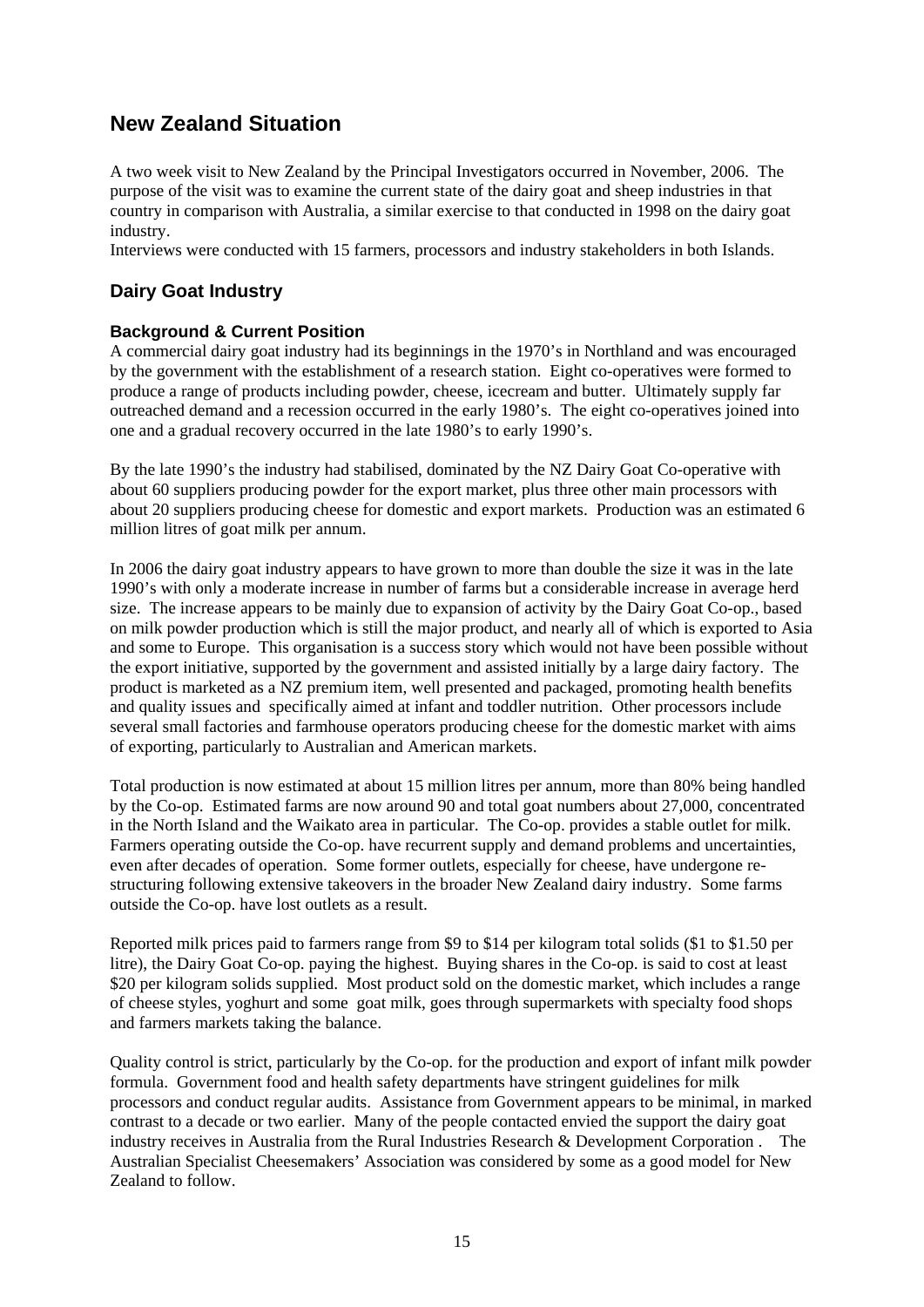#### **Herd Management**

Dairy goat herds are nearly all housed and fed green chop plus various other feed additives. This system, which has developed since the 1980's when all herds were grazed, has been found necessary to combat escalating worm problems, tighter restrictions on withholding times after drenching, and production decline in cool, wet weather. Concern about the demands of the organic market regarding use of chemicals also encouraged housing. It also suits the general belief that dairy goats cannot handle inclement weather. Although capital and labour intensive, the system is viable under current industry economics where demand and milk price are relatively high. One farmer changed to housed goats after many years of grazing improved pasture, following a series of very wet summers and soaring worm problems. Mooted animal welfare legislation, requiring mimimum space per animal, will however increase housing costs.

One enterprising farmer encountered is going against the norm by grazing goats and deliberately selecting within herd for worm resilence or resistance. The herd is also exposed to the elements without undue adverse effect for the last 10 years. This approach was considered consistent with increasing consumer demand for pure and natural, chemical free primary products, apart from being a lower cost method of production.



New Zealand dairy goats

Saanens make up the vast bulk of herd composition. Other Swiss breeds are a minority in New Zealand. Milking is generally seasonal, from late winter/early spring through to the autumn, in either herringbone or elevated rotary sheds. Yield averages per doe of 900 litres per annum are reported although an industry average of about 600 litres per annum is more likely.

Herd testing is common and sophisticated record analysis is provided by the NZ Livestock Improvement Corporation. However there was no evidence of specialist dairy goat herd management computer programs being available. Some AI is used and fresh semen is now becoming available and expected to give better conception rates. Selection is usually based on yield of Total Solids, the main payment criterion, plus udders, feet, age and similar workability criteria. Estimated Breeding Values are being developed by Massey University for the Co-op.

Kids are usually weaned off milk/replacer feeding between 6-12 weeks with a target weight of about 15 kilograms, and growth rates appeared good to very good. Does are usually joined to kid at around 15 months. There is some use of melatonin pellets injected into the ear to bring does into season in January.

Herd health issues vary according to management systems. Pasture fed herds had worm problems, as also did herds that were heavily supplemented with some pasture access. Housed herds were more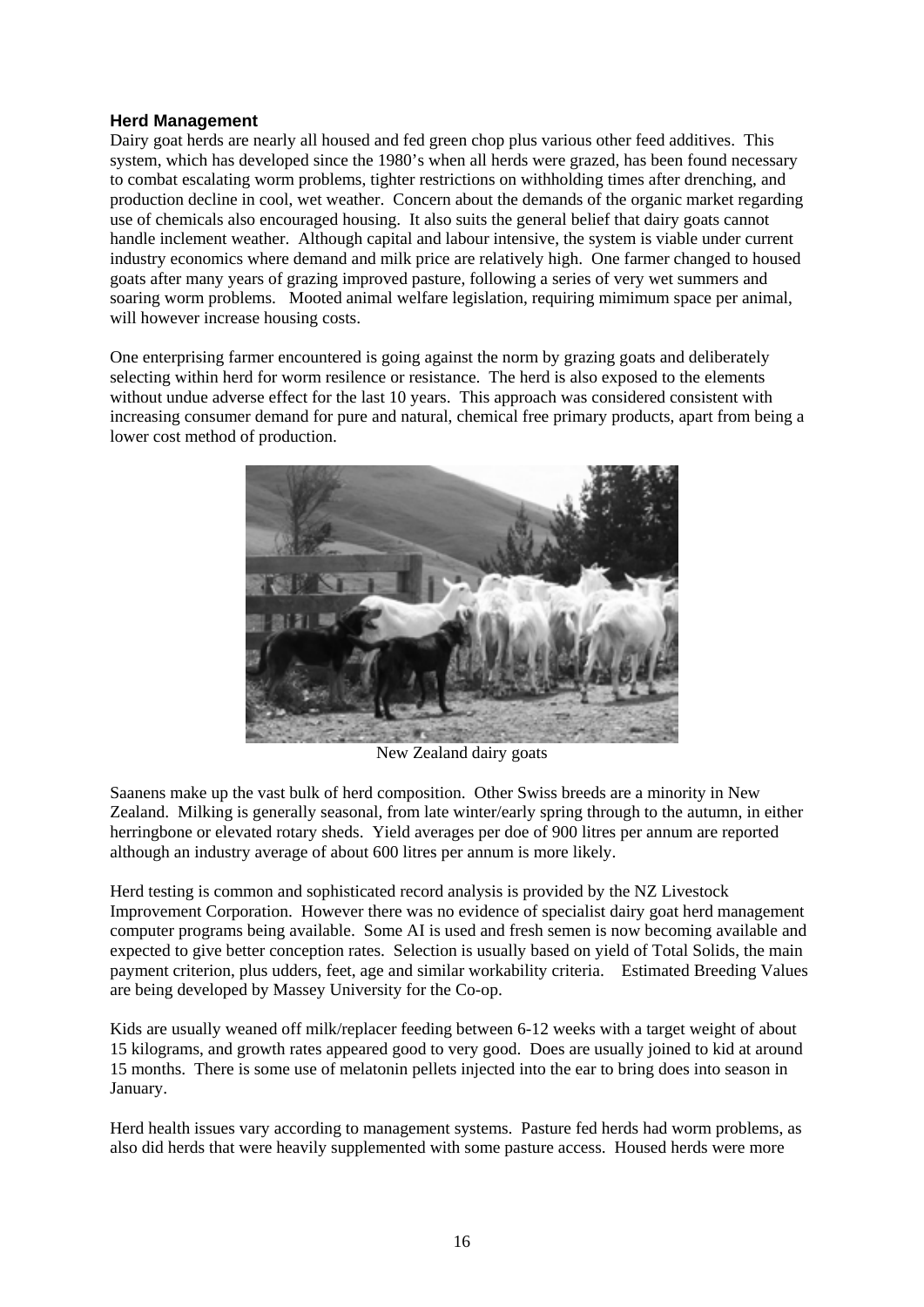likely to experience listeria, staggers and milk fever but not worms. It was reported that it took at least a year of zero grazing to rid a herd of worms and see the benefits from higher production.

Foot problems can occur in both systems, and high Sematic Cell Count (SCC) also. The preventative treatment for mastitis, Orbenin Dry Cow (benzathine salt of cloxacillin) has been found to persist in the udder for up to 74 days; this has been reported in Australia also. CAE and JD were probably present to the same degree in both system and are 'lived with'.

Faecal egg counts are commonly used to assess the need for drenching for worms. Timing of the latter must be done to comply with effective withholding periods which are not specified by manufacturers and appear to be subjective. Drenches used include mixtures of levamisole and oxfendazole.

Regulatory bodies are MAF, NZDFSA, AgQuality, the latter body supervising risk management programs. Regulation requirments can cost \$10,000 annually. Regulation is geared to Australian market requirements. QA includes monitoring for e.coli, listeria and others by plate count, and also SCC and antibiotic residues. A SCC limit of 1 million is the standard required by the Co-op. Concern about residue issues is quite high. Some will not use certain (imported) feeds because of anxiety about this, and housed animals which do not need worm drenching have an advantage. Exporters to the USA are very aware of the organic demands of their market.

Export and quarantine facilities for live goats, which were a lucrative income source for some farmers in the late 1990's, are now hardly used due to a downturn in demand for disease free goats from overseas countries.

#### **Dairy Sheep Industry**

#### **Background & Current Position**

Sheep dairying in New Zealand began to gain considerable interest in the South Island in the 1980's due to a fall in returns from the traditional products of prime lambs and wool. This industry was also supported by the government through research and development efforts, notably at Flock House. Many sheep farmers made attempts at milking sheep but most were short lived due to capital and labour costs, low production from conventional breeds and marketing problems.

The industry received a boost in the 1990's with the import of dairy sheep genetics from Europe and the Middle East, particularly from the East Friesian, Awassi and Persian breeds. The East Friesian genes, although from a small population in Sweden, have had the most influence giving higher yields and longer lactations, either as purebreds or when crossed with the prime lamb breeds, usually of British origin.

The dairy sheep industry despite the optimism of the late 90's has since had a fluctuating history of farmers coming and going due mainly to management and marketing problems. It is currently similar in size to that in Australia with less than 10 farms, about 6,000 sheep being milked, and producing up to 900,000 litres. Flock sizes ranged from 130 to 3,000 sheep. The industry is still predominantly in the South Island.

Some industry personnel have travelled widely and studied sheep production in other countries, particularly in Europe. Production can be high there but there is a lot of government support to what is often a peasant type industry. Roquefort cheese has not been allowed into NZ and it is felt that this will not change although the regulations are supposed to be ANZ. There would be reluctance to make a similar high moisture cheese from raw milk even if this were allowed in NZ as it is felt to be too risky for human health. Comments were made that production methods in Europe are much less controlled than here and also that introduced culture is used in some European cheeses, contrary to public perception.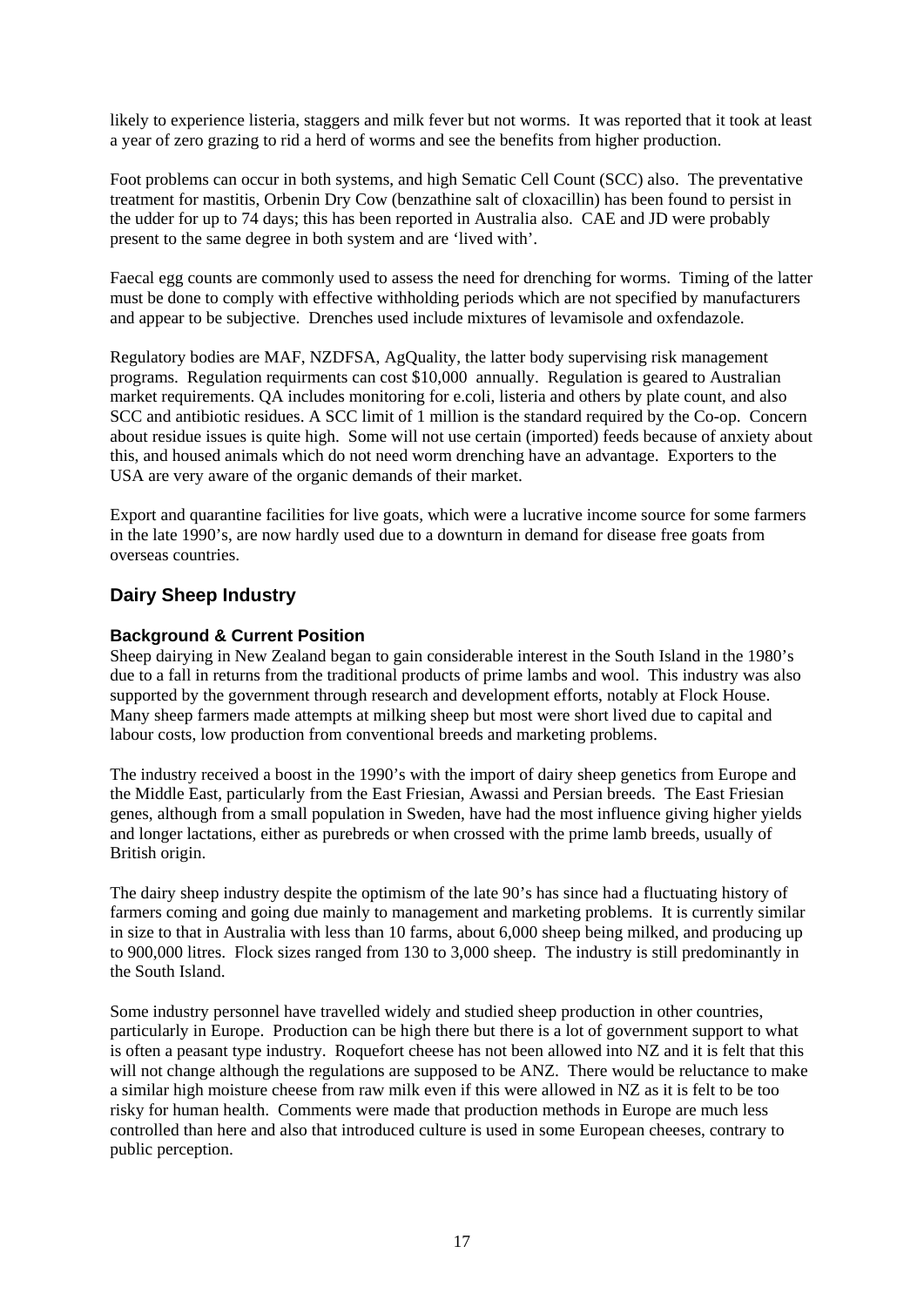Apart from one enterprise, production goes almost entirely to cheese which is sold primarily on the domestic market which limits expansion. Exporting, even to Australia, involves more marketing expense and other requirements. It was reported that although some cheese is sold to Australia, Melbourne appears to be a 'closed shop.' The industry may be about to change radically due to a venture that has started in Southland which could quadruple the total output within a few years. As with dairy goats, nearly all this expanded output will be exported, probably as powder.

Reported milk prices paid to farmers range from \$1.40 to \$2.20 per litre and a range of cheese styles, from fresh to hard, plus a little yoghurt are produced. Product outlets on the domestic market include supermarkets, specialty food shops and farmers markets. One outlet prices organic and other cheeses the same and has not seen any consumer preference.

Government food and health safety departments have stringent guidelines for milk processors and conduct regular audits. This involves considerable expense (reported to be \$10,000 annually) and time which is a disproportionate burden on small scale operations.

Assistance from Government appears to be minimal, in marked contrast to a decade or two earlier and in contrast to the support the dairy sheep industry receives in Australia from the Rural Industries Research & Development Corporation. Sheep milk producers did not know much about each other and this was seen as a negative factor by some.

#### **Flock Management**

In contrast to goats, dairy sheep are grazed on pastures with little supplementary or bail feeding. This practice is more effective in the South Island with its dry summers and cold winters which keep potential worm problems under control although routine checking via fecal egg counts are common. Experienced operators note that sheep need very good pasture to produce about 1litre per day. One farmer uses dairy ewes to graze under his extensive kiwi fruit vines to keep grass down and provide an extra income stream.



East Friesian dairy sheep in New Zealand

The breed composition of dairy sheep flocks is usually a combination of East Friesian with Dorset and/or Border Leicester. The East Friesian component, while valued for its milking genes, is generally not allowed to become too dominant because of reported susceptibility to poor weather. The Lacaune breed from France with its history of genetic improvement would be a preferred import but is unavailable for biosecurity reasons.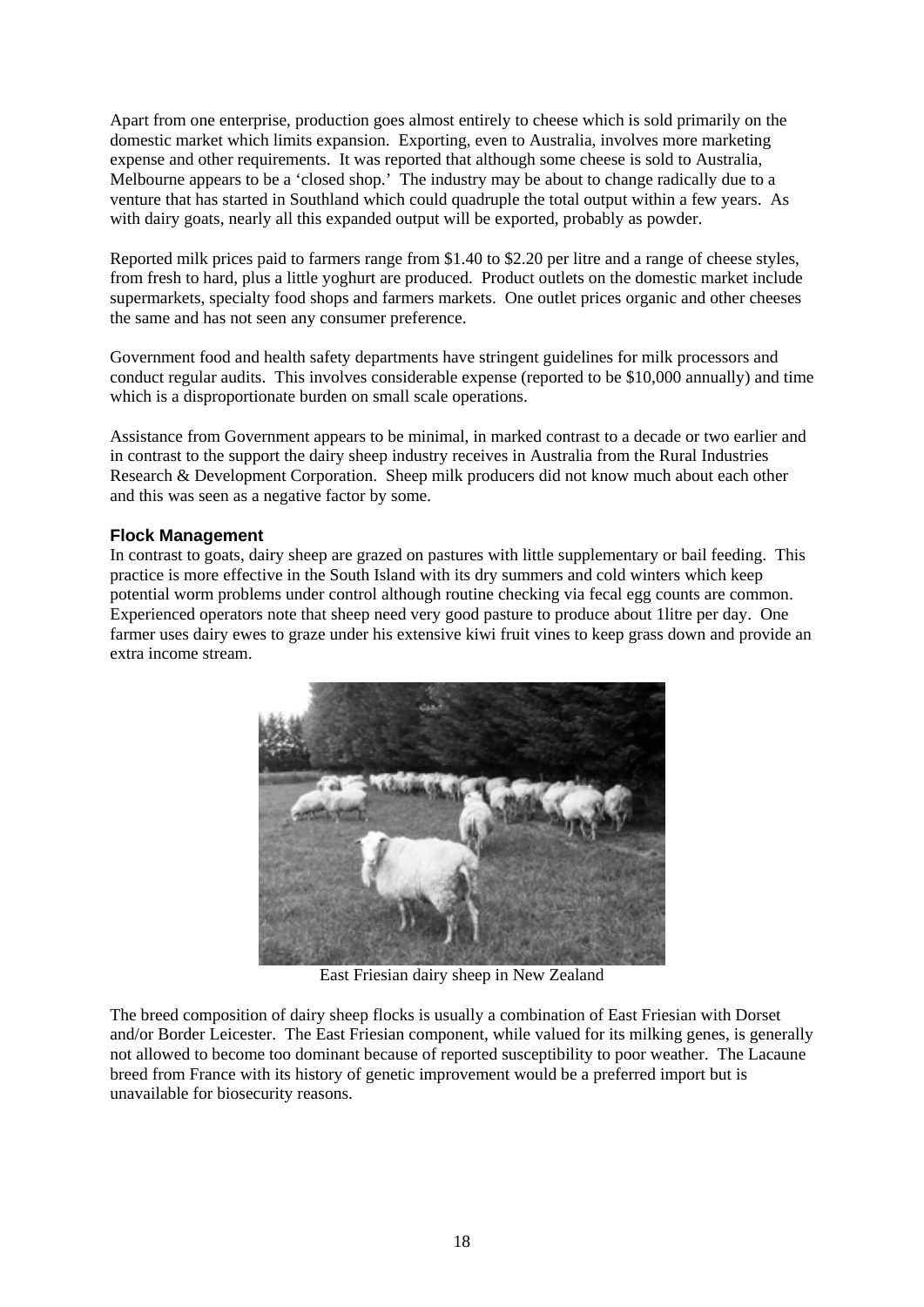Milking, usually in herringbone sheds, is seasonal over the spring to autumn months with lactations of 150 to 250 days reported. Average yields appear to be in the region of 150 to 200 litres per ewe per annum although an overall industry average of 150 litres per ewe per annum is probably closer to the mark. Once a day milking is sometimes practised with reported production loss of about 25%.

Herd testing is not common, except in the larger flocks. One large flock has pioneered an electronic milk volume and milking time monitoring system based on electronic ear tags and transponders at milking stations. Selection is usually based on yield of Total Solids, SCC, feet, lactation length and body size. SCC levels appear to receive more attention than with dairy goats and were said to be important for shelf life of the fresher cheeses. SCC's of 300,000 were common.

Some farmers leave lambs on ewes for the first 3-4 weeks after birth then share milk for another few weeks whereas others remove the lambs within a day. The former practice gives easier lamb rearing but comes at the cost of foregone milk production at the peak of lactation. Some farmers noted that this practice easily gives rise to udder problems as ewes need to be milked out early. It was suggested that business plans may include lamb production, that farmers had problems hand rearing lambs, and that the regulator may have some input (animal welfare?). One farmer sold newborn lambs to a local dairyfarmer to raise, and sourced his flock replacements from him.

Main health issues include lungworm, bloat, footrot, footscald and abscesses, pneumonia and mastitis.

### **Farm Management Manuals**

Two separate manuals have been produced as individual publications, supplementary to this report. They are entitled "Dairy Goat Manual – Farm Management Guidelines" and "Dairy Sheep Manual – Farm Management Guidelines" (RIRDC Publication …. Copies are obtainable from RIRDC.

### **Farm Management Computer Program**

An attempt was made to complete a prototype farm management computer program, begun in the previous project, and produce versions both for dairy goat and dairy sheep farms. Despite considerable encouragement to a tertiary institution to finish this component of the project the work stalled and the contract had to be terminated.

Enquiries were made in New Zealand about the existence of specialised farm management computer programs for dairy goats and sheep without success.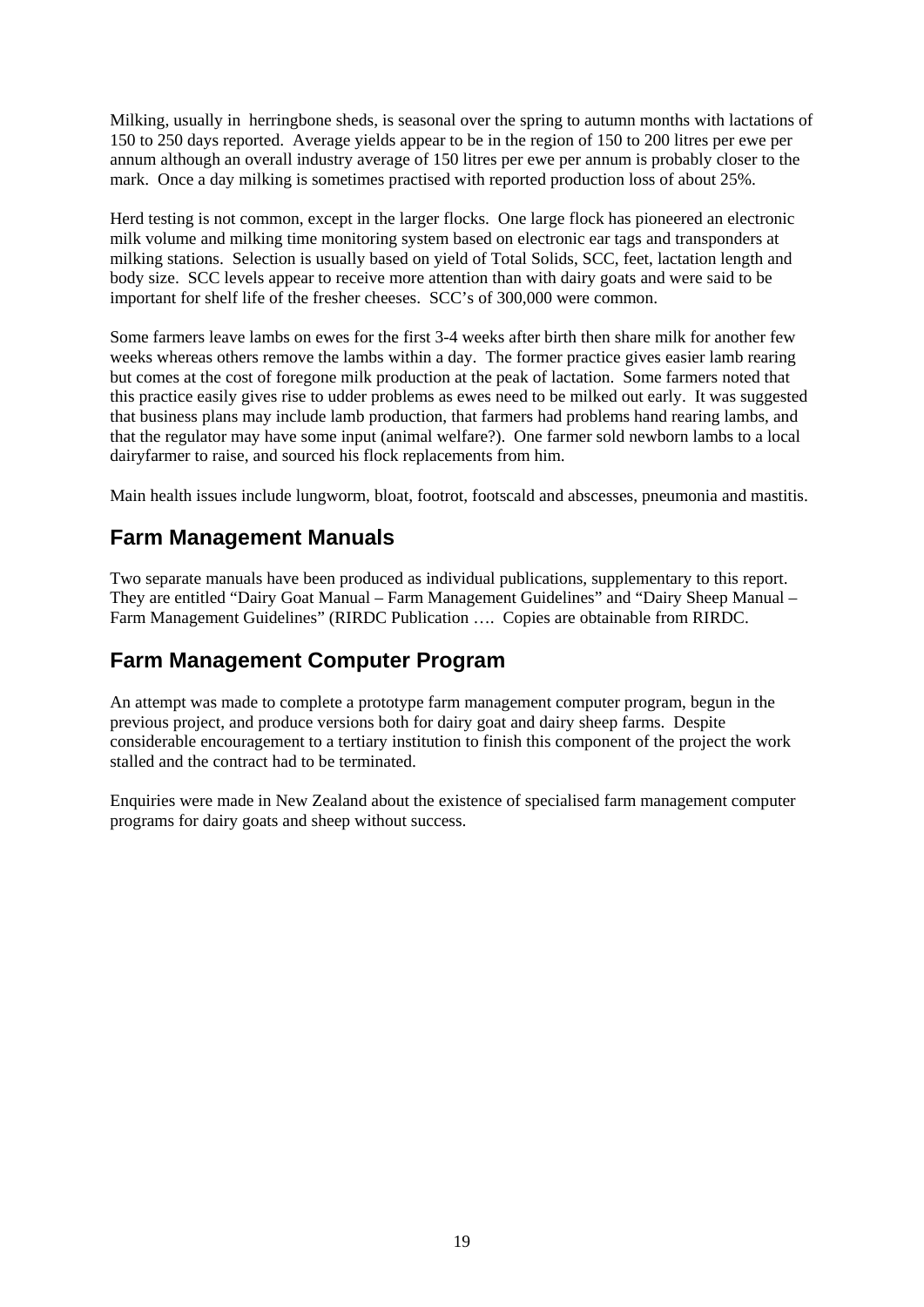### <span id="page-31-0"></span>**5. Implications & Recommendations**

- Both the dairy goat and dairy sheep industry in Australia are in a generally healthy state, growing steadily and with considerable apparent potential for current participants and for newcomers. As with any relatively small industry however, growth rate must be prudently managed to avoid the boom and bust cycle that can so easily occur.
- The importance of experience and expertise in either dairy goat or dairy sheep farming cannot be overestimated.
- Critical mass of the industry is important and is needed for stability. Size is important for the sheer volume needed for effective marketing to satisfy (hopefully) a developing market demand for product, for economies of production runs, and also for the cushioning effect of being able to plan production according to supply to a greater extent.
- Smaller farms have may have difficulties in supply and have less ability to economically manage farms and deliver milk. Many costs are the same for large and small quantities of production and the trend for fewer but larger farms appears to confirm this. Some herds are now milking more than 1000 does or sheep.
- Some synchronicity of development is beneficial to an industry. The early New Zealand goat coops. had problems when supply of milk outstripped demand. In Australia, cheesemakers and farms have kept pace to a greater extent with much less pain to both.
- Location of the industry in suitable dairy type country which has dairy industry knowledge and facilities would be helpful. This is not so apparent in sheep dairying at this point.
- Co-operation within the sector/s is likely to occur for pragmatic reasons. Milk in New Zealand is traded across organisation boundaries according to the need.
- Very large integrated enterprises may be able to manage milk production, processing and marketing in-house.
- In the absence of such enterprises, a high degree of industry co-operation/structure may be needed. In New Zealand the Dairy Goat Co-op., which deals in long life products, fills this role. In Australia, where farms tend to each have their own single outlet, the potential for industry cooperation at farm level is less convincing at this stage of industry development. The development of long life products with centralised processing could change this with more immediate common interest on the part of farmers.
- Dairy goat breed societies in both countries offer some opportunities for contacts with others, both in and out of the commercial sector, and overseas.
- For processors, industry co-ordination may offer Australia advantages in marketing co-operation and branding as the wine industry has shown. The Australian Specialist Cheesemaker' Association has been important in product promotion and lobbying.
- Zero grazing and housing of dairy goats may provide a positive benefit and cost ratio as long as price sensitivities allow.
- Breeding, feeding and management of dairy sheep appears to be satisfactory and is generally similar to New Zealand practices.
- In both countries there appears to be little contact between dairy sheep farmers, which may be due to industry structure and lack of a shared outlet, and therefore the absence of a co-op.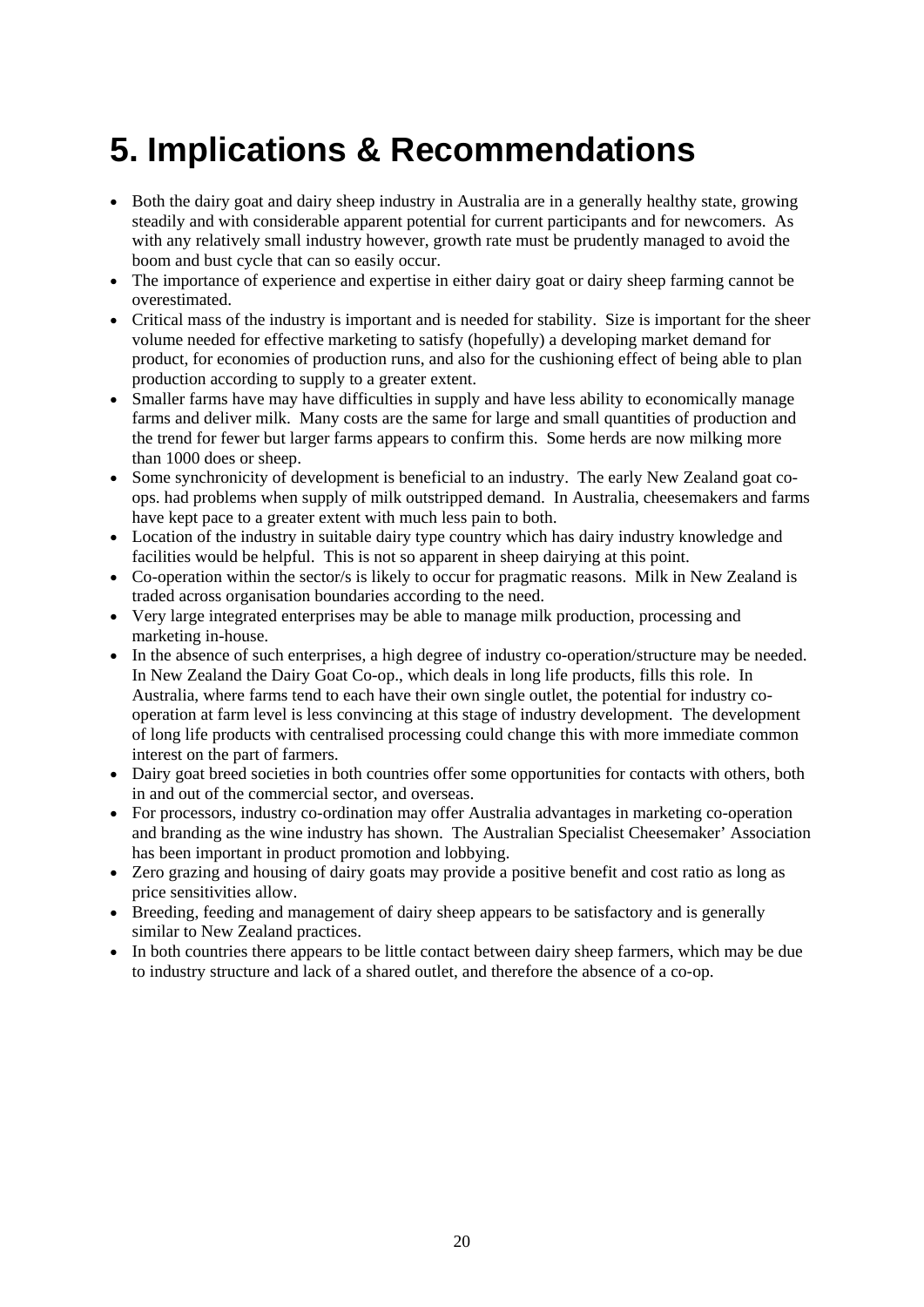# <span id="page-32-0"></span>**Appendix 1**

#### **Estimates of Goat's Milk Usage for Cheese in Victoria – 2004/5 to 2006/7**

Estimates at February, 2007

|                          | $2004 - 2005$           | $2005 - 2006$             | 2006-2007           |
|--------------------------|-------------------------|---------------------------|---------------------|
| Predicted usage $(\ell)$ | $1,151,700 - 1,423,200$ | $1,210,305 - 1,400,705 +$ | 1,384,355-1,583,700 |
| Actual $(\ell)$          | 1,058,872               | $1,386,410+$              |                     |

#### **Respondents**

10 cheesemakers (out of 11 contacted).

There are several new cheesemakers.

40% of cheesemakers used 90% of the milk.

5 use other species milk as well.

4 use only own milk.

#### **Expectations**

*1. Quantity* 

4 expect or would like higher use next season

1 expects lower use

2 expect same use

2 could go either way

There is no report of powder used to provide enough cheese this season.

#### *2. Pattern of use*

April – August supply is often lower. However this was mentioned less this year. Some mentioned that extra milk is available if needed.

#### *3. Comments*

Supply has increased due to new supplies of milk. Extra security of available extra supplies. Looking at value adding and deleting low margin customers. Have changed focus, happy with this. Harder cheese, milder flavours due to customer demand. Demand for cheese and other products is felt to be high, especially in the USA.

- *4 Limiting factors*
	- Markets/marketing. Factory space Size of farm Staff availability Seasonality of supply Milk price Summer feed Herd still growing Specialist feed availability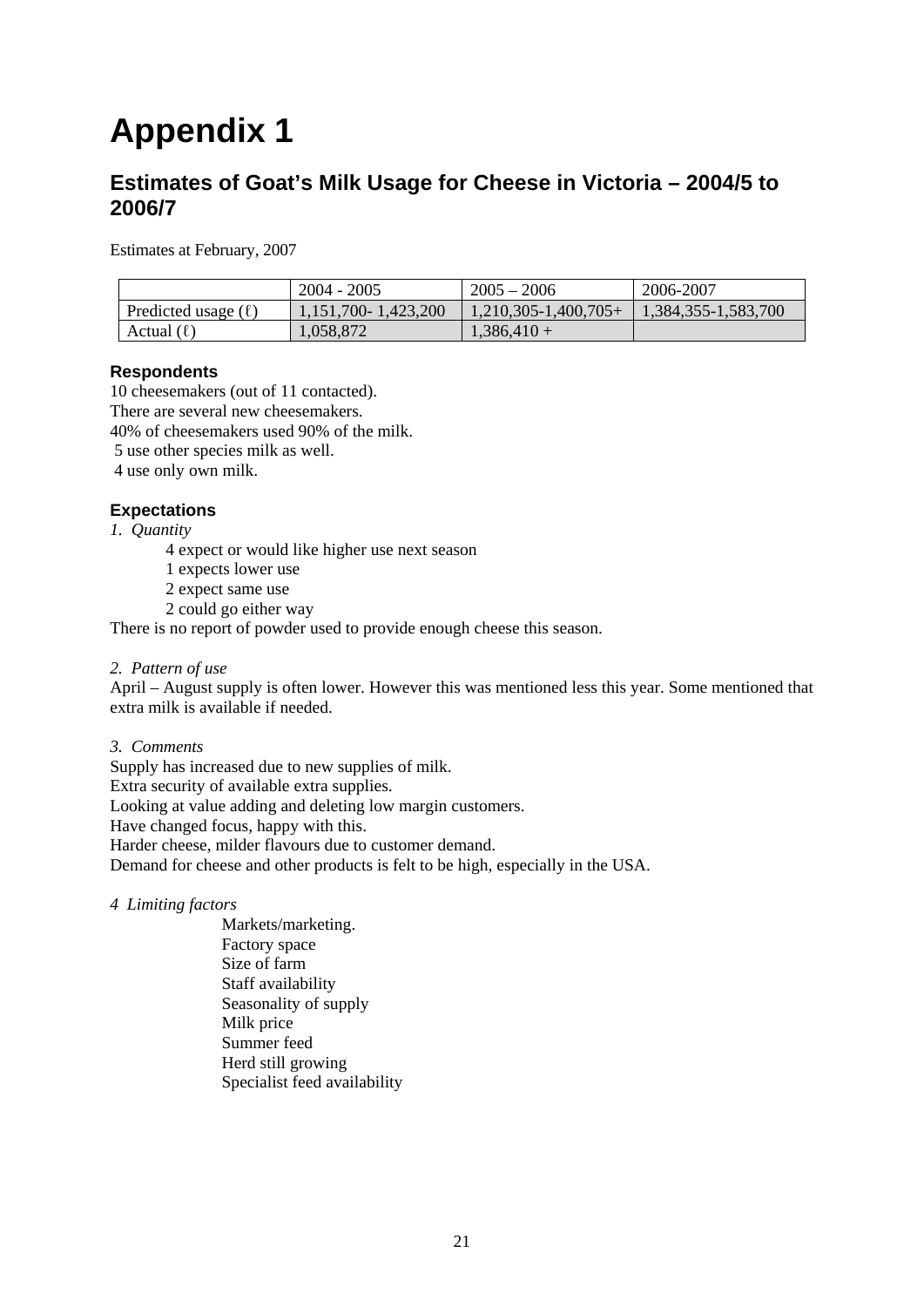# <span id="page-33-0"></span>**Appendix 2**

**Market Survey Data – Summer, 2006**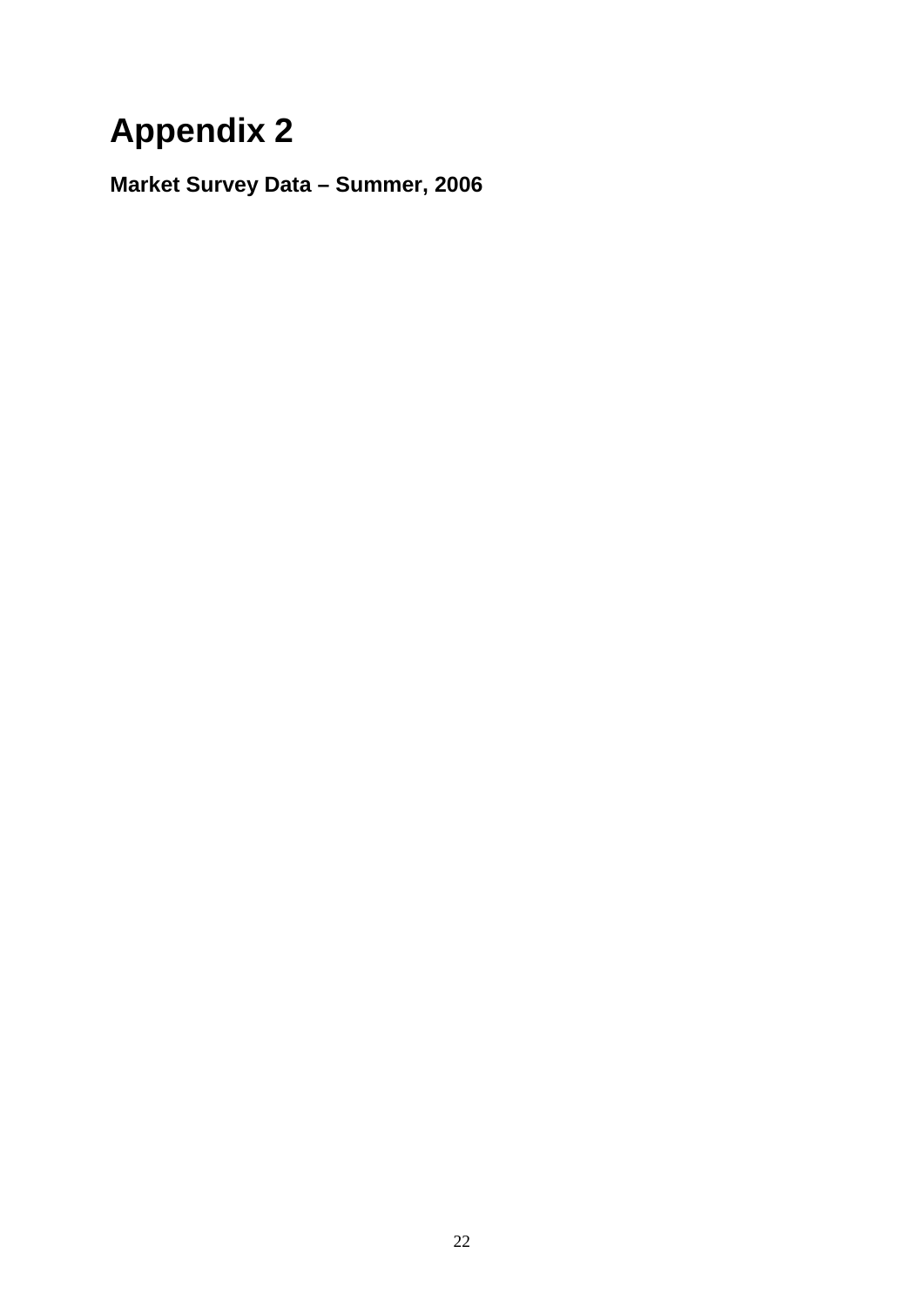#### **Market Survey Summary**

#### **Goat Cheese**

| <b>City</b>     | Store/Type  | <b>Brands</b>                              | <b>Types</b>           | Packaging              | Price \$       | <b>Comments</b>        |
|-----------------|-------------|--------------------------------------------|------------------------|------------------------|----------------|------------------------|
| Perth           | 1. Deli     | 10 – 6 imp. (mainly Kervella, Kytren,      | $13 - full range$      | various                | 30-60/kg imp.  | high demand and        |
|                 |             | South Cape, Soignon)                       |                        |                        | 40-90/kg aust. | growing fast           |
|                 | 2. Deli     | 4 - all aust. (Kervella, Meredith,         | $9 - good range$       | various                | $40 - 60/kg$   |                        |
|                 |             | Woodside, Kytren)                          |                        |                        |                |                        |
| <b>Brisbane</b> | 1. Market   | 5 - 1 imp. (Milawa, Meredith, Woodside,    | mostly chevre, some    | various, mostly 100-   | 50-140/kg      | $high - low \, varies$ |
|                 |             | Gympie)                                    | feta                   | 125gm                  |                | with type              |
|                 | 2. Deli     | 5 – 2 imp. (Meredith, Tarago River)        | 5                      | various                | $50 - 80/kg$   | high-medium            |
|                 | 3. Deli     | $6 - 2$ imp. (Y Vally, Tas H'land,         | $\overline{4}$         | various                | $36 - 60/kg$   | high-medium            |
|                 |             | Meredith)                                  |                        |                        |                |                        |
| Sydney          | 1. S/market | $4-3$ imp. (Soignon, Elco, Dodoni, S       | $3$ – mainly feta $\&$ | various                | $30 - 60/kg$   |                        |
|                 |             | Cape)                                      | chevre                 |                        |                |                        |
|                 | 2. Deli     | 3 – all imp. (Dodoni, Caprakaas)           | $3$ – feta to hard     | wheels $&$ various     | $15 - 33/kg$   | medium                 |
|                 | 3. Market   | $6 - 3$ imp. (S Cape, U Delights, Soignon, | $5 - fair range$       | various – mostly $100$ | 30-50/kg imp.  | medium - low           |
|                 |             | Caprakaas)                                 |                        | to $200gm$             | 30-80/kg aust. |                        |
|                 | 4. S/market | $5 - 3$ imp (Soignon, S Cape)              | mostly feta & chevre   | small packs $-110$ -   | $20 - 50/kg$   | low-medium             |
|                 |             |                                            |                        | 250gm                  |                |                        |
|                 | 5. Deli     | 4 – (Kervella, Meredith, Atiki, President) | feta & chevre          | various                | $50-130/kg$    | high                   |
| Melbourne       | 1. Market   | $6 - 1$ imp. (H Goat, M'dith, W'side, T    | large range            | various - mostly       | 35-110/kg      | strong across range    |
|                 |             | River, Gymp., Soignon)                     |                        | small packs            |                |                        |
|                 | 2. Deli     | 13 - 3 imp. (Red Hill, M'dith, W'side, H   | complete range         | various - most small   | $\mathbf{??}$  | $high - medium$ ,      |
|                 |             | Goat, Gymp., Indigo,                       |                        | packs and jars         |                | supply shortage for    |
|                 |             | U D'lights, , Milawa, T River              |                        |                        |                | some lines             |
|                 | 3. Deli     | 8 - 7 imp. (Soignon, Caprakaas, Florette,  | chevres, blue and      | various                | $30 - 80/kg$   | ??                     |
|                 |             | Milawa)                                    | semi hard              |                        |                |                        |
|                 | 4. S/market | 2 (Soignon, S Cape)                        | chevre                 | 110-150 cryo           | $50 - 60/kg$   | variable               |
|                 | 5. S/market | 2 (Soignon, S Cape)                        | feta & chevre          | $110 - 150$ cryo       | $40 - 60/kg$   |                        |
|                 | 6. Deli     | $5$ -all imp.                              | range                  | various                | $27 - 64/kg$   | steady                 |
|                 | 7. H/food   | 1 - Meredith                               | feta & chevre          | 200-325gm              | $30-40$ /kg    | very good              |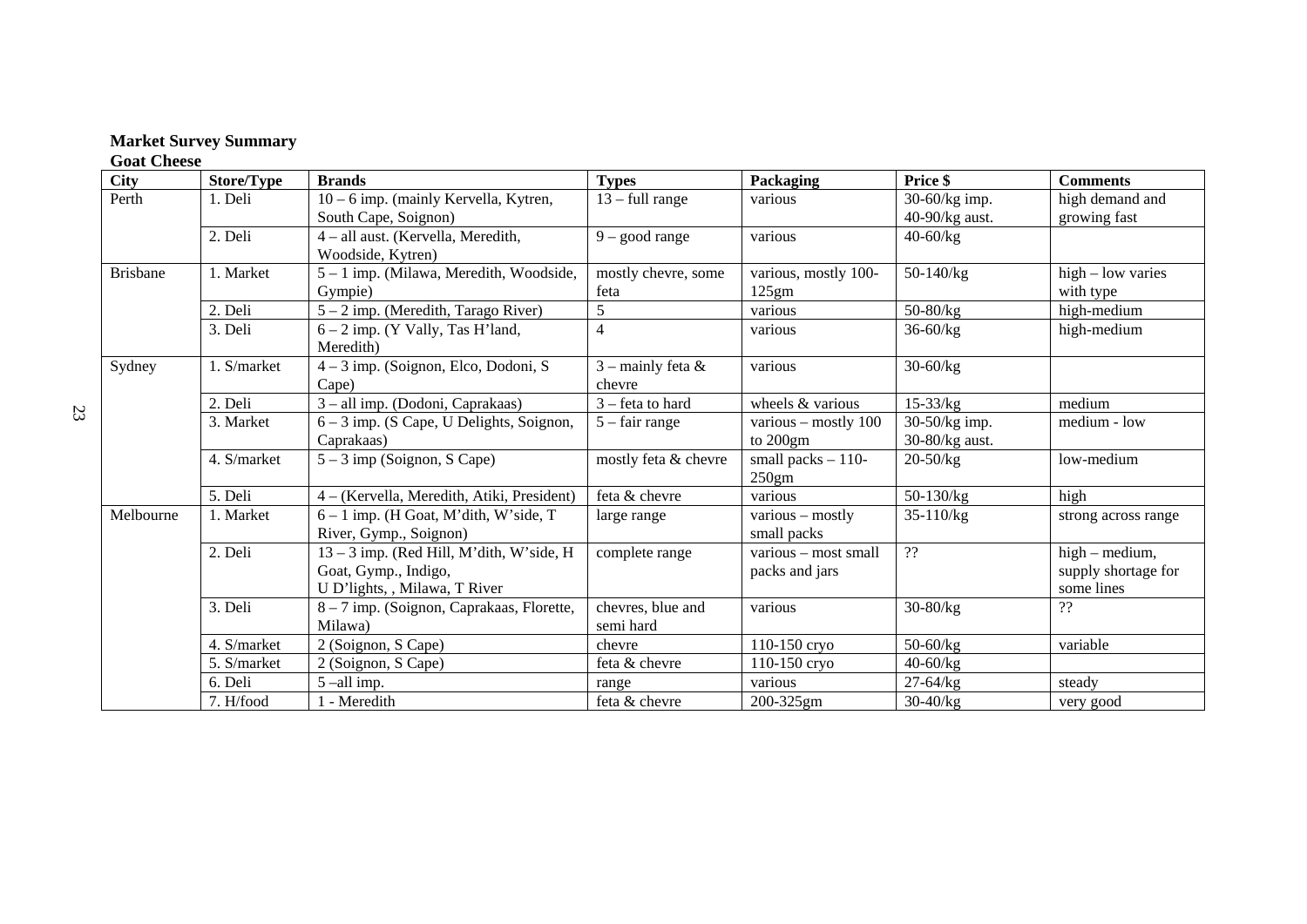#### **Sheep Cheese**

| <b>City</b>     | <b>Store/Type</b> | <b>Brands</b>                            | <b>Types</b>             | Packaging            | Price \$                | <b>Comments</b> |
|-----------------|-------------------|------------------------------------------|--------------------------|----------------------|-------------------------|-----------------|
| Perth           | 1. Deli           | 8 - 5 imp. (Thessonis, Saracino, Eureka, | $4$ – feta, chevre $(?)$ | various - wedges and | feta - $9-45/kg$        |                 |
|                 |                   | Manchego, Lemnos, Dodoni Meredith,       | and pecorino             | tubs                 | other - 30-47/kg        |                 |
|                 |                   | Woodside,)                               |                          |                      |                         |                 |
|                 | 2. Deli           | 2 - Manchego, Meredith                   | $2$ – feta & hard        | plastic wraps        | feta - $50/kg$          |                 |
|                 |                   |                                          |                          |                      | hard $-60/kg$           |                 |
| <b>Brisbane</b> | 1. Market         | 3 - (Papillon, Dodoni, Island Pure)      | feta, haloumi &          | various              | $feta - 30/kg$          | high mostly     |
|                 |                   |                                          | roquefort                |                      | r'fort – $95/kg$        |                 |
|                 | 2. Deli           | 6 - all imp. (Osau, Righto, Romano,      | blue, semi hard &        | wheels & plastic     | $35-130/kg$             | high-medium     |
|                 |                   | Cacciotta, ?, ?)                         | hard                     | wraps                |                         |                 |
|                 | 3. Deli           | 3 - all imp. (Kefaograviera, Auricchio,  | blue, semi hard &        | wheels & plastic     | $30 - 80/kg$            | high-low        |
|                 |                   | $R'$ fort)                               | hard                     | wraps                |                         |                 |
| Sydney          | 1. S/market       | 3 - (Dodoni, Lemnos, Cosa Noir)          | feta & r'fort            | various              | $feta - 40/kg$          |                 |
|                 |                   |                                          |                          |                      | r'fort – 69/kg          |                 |
|                 | 2. Deli           | 5 – all imp. (Dodoni, M Polo, Lacrime,   | feta, blue and firm      | wheels & various     | feta - $18/kg$          | medium          |
|                 |                   | etc)                                     |                          |                      | other - $\approx 20/kg$ |                 |
|                 | 3. Market         | 1 - Dodoni                               | feta                     | plastic slab 200gm   | 25/kg                   | high            |
|                 | 4. S/market       | 1 - Dodoni                               | feta                     | plastic slab 200gm   | 25/kg                   | low             |
|                 | 5. Deli           | 4 – (Kasseri, Kefalogravia, Manchego,    | feta & semi hard         | wheels, etc          | feta $-31/\text{kg}$    | high            |
|                 |                   | Dodoni)                                  |                          |                      | other $-37-79$ /kg      | low             |
| Melbourne       | 1. Market         | 5 – 4 imp. (Kefi, Manchego, Italian,     | good range               | wedges & cryo packs  | feta - $29/kg$          |                 |
|                 |                   | Papillon, Island Pure)                   |                          |                      | r'fort – $65/kg$        |                 |
|                 | 2. Deli           | $5 - 2$ imp. (Meredith, Island Pure,     | feta to r'fort           | mostly 100gm         | ??                      |                 |
|                 |                   | MtEmu, Manchego, Papillon)               |                          | wedges               |                         |                 |
|                 | 3. Deli           | 8 – 7 imp. (Rochecone, Pepato, Romano,   | feta, pecorino, blue     | various              | 15-99/kg                | ??              |
|                 |                   | Millel, Italian, Bulgarian)              | and semi hard            |                      |                         |                 |
|                 | 4. S/market       | nil                                      |                          |                      |                         |                 |
|                 | 5. S/market       | R'fort                                   |                          | 100gm wedge          | 70/kg                   |                 |
|                 | 6. Deli           | Pecorino, Roquefort, Saracino            |                          |                      |                         |                 |
|                 | 7. H/food         | Meredith                                 | feta                     | 200gm                | 37.50/kg                |                 |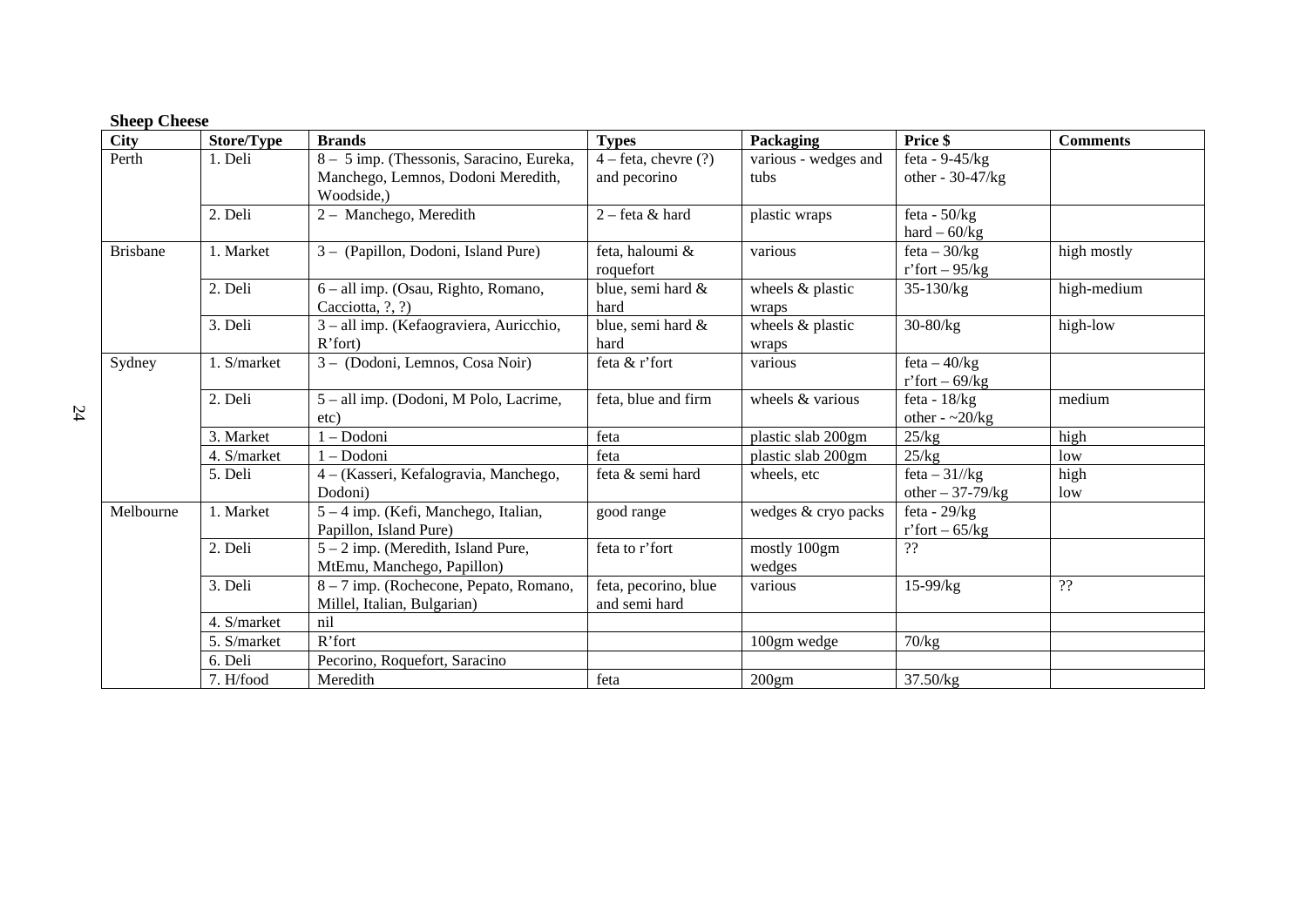#### **Goat Yoghurt**

| <b>City</b>     | Store/Type      | <b>Brands</b>                         | <b>Types</b>       | Packaging                | <b>Price</b> \$ | <b>Comments</b> |
|-----------------|-----------------|---------------------------------------|--------------------|--------------------------|-----------------|-----------------|
| <b>Brisbane</b> | Market          | $2 -$ King Island $(?)$ .<br>. Alpine | natural, flavoured | l plastic tubs           | $13 - 18/1$     | <b>low</b>      |
|                 | $\angle$ . Deli | out of stock                          |                    |                          |                 |                 |
|                 | $\angle$ . Deli | 2 – Westhaven, Alpine                 | natural, flavoured | $200$ gm-1 $k$ g bottles | າາ              |                 |
|                 | H/food          | Alpine                                |                    | $200 - 500$ gm           | $11 - 12/1$     | ≤ cheese<br>OK. |

Note: Goat yoghurt was not available in 13 stores

#### **Goat Milk**

| <b>City</b>     | <b>Store/Type</b> | <b>Brands</b>       | <b>Types</b>       | Packaging           | Price \$     | <b>Comments</b>        |
|-----------------|-------------------|---------------------|--------------------|---------------------|--------------|------------------------|
| <b>Brisbane</b> | 2. Deli           | - Gidgegannup       | fresh              | bottle              | 4.45/1       | high demand $>$ supply |
|                 | . Market          | - King Island       | natural, flavoured | $200-400$ gm bottle | $10-15/1?$   | high                   |
| Sydney          | . S/market        | - Pauls             |                    | 1x 1 carton         | 3.35/1       | $69$ /week             |
|                 | 4. S/market       | - Pauls             |                    | $1x 1$ bottle       | 3.31         | low                    |
|                 | 2. Deli           | $-$ Alpine          |                    | 1x 1 carton         | -??          |                        |
|                 | 3. Deli           | - Pauls             |                    | 1x 1 carton         | 3.35         |                        |
|                 | 4. S/market       | - Pauls             |                    | 1x 1 carton         | ??           | steady                 |
|                 | 5. S/market       | - Pauls             |                    | 1x 1 carton         | 3.29         | $6-7$ /week            |
|                 | 7. H/food         | $2 -$ Alpine, Hulle | powder             | $400 - 500$ gm      | $50 - 75/kg$ | low                    |

Note: Goat milk was not available in 8 stores

#### **Sheep Yoghurt**

| <b>City</b>     | <b>Store/Type</b> | <b>Brands</b>                       | Packaging             | Price \$    | <b>Comments</b> |
|-----------------|-------------------|-------------------------------------|-----------------------|-------------|-----------------|
| Perth           | l. Deli           | Meredith, Island Pure               | 500gm jar or tub      | 10/kg       | medium demand   |
|                 | 2. Deli           | Meredith, Island Pure, River Valley | 500gm jar or tub      | 11-20/kg    |                 |
| <b>Brisbane</b> | . Market          | K Island $(?)$                      | 500gm                 | 14/kg       |                 |
| Sydney          | l. S/market       | Lesna                               | 500gm jar             | 1/kg        |                 |
|                 | 3. Market         | <b>Grampians</b>                    | 375gm jar             | 14/kg       | low             |
| Melbourne       | l. Market         | Meredith, K Island                  | $500-1$ kg tubs       | $9 - 10/kg$ |                 |
|                 | 2. Deli           | Meredith, Grampians (also Shaw R    | $3-500$ gm jar or tub | ??          |                 |
|                 |                   | buffalo                             |                       |             |                 |
|                 | 7. H/food         | Meredith                            | $500gm-1kg$           | $9-10/kg$   | best line       |

Note: Sheep yoghurt was not available in 9 stores